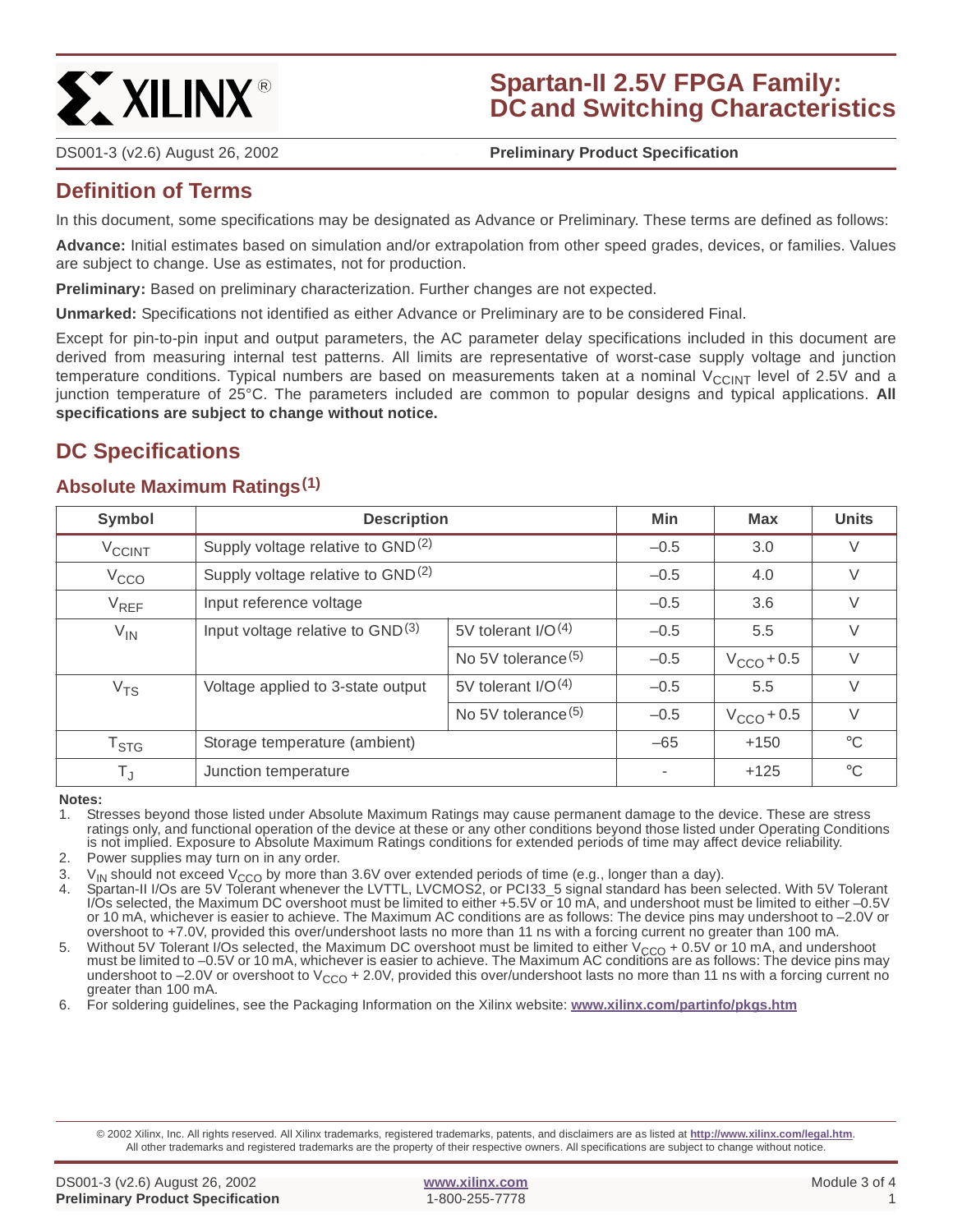### **Recommended Operating Conditions**

| Symbol                     | <b>Description</b>                       |            | Min                      | <b>Max</b> | <b>Units</b> |
|----------------------------|------------------------------------------|------------|--------------------------|------------|--------------|
| T,                         | Junction temperature $(1)$               | Commercial | 0                        | 85         | $^{\circ}C$  |
|                            |                                          | Industrial | $-40$                    | 100        | $^{\circ}C$  |
| <b>V<sub>CCINT</sub></b>   | Supply voltage relative to $GND^{(2,5)}$ | Commercial | $2.5 - 5%$               | $2.5 + 5%$ |              |
|                            |                                          | Industrial | $2.5 - 5%$               | $2.5 + 5%$ |              |
| V <sub>CCO</sub>           | Supply voltage relative to $GND^{(3,5)}$ | Commercial | 1.4                      | 3.6        |              |
|                            |                                          | Industrial | 1.4                      | 3.6        |              |
| $\mathsf{T}_{\mathsf{IN}}$ | Input signal transition time $(4)$       |            | $\overline{\phantom{a}}$ | 250        | ns           |

**Notes:**

1. At junction temperatures above those listed as Operating Conditions, all delay parameters increase by 0.35% per °C.

2. Functional operation is guaranteed down to a minimum V<sub>CCINT</sub> of 2.25V (Nominal V<sub>CCINT</sub> – 10%). For every 50 mV reduction in  $V_{\text{CCINT}}$  below 2.375V (nominal  $V_{\text{CCINT}}$  – 5%), all delay parameters increase by 3%.

3. Minimum and maximum values for  $V_{CCO}$  vary according to the I/O standard selected.

4. Input and output measurement threshold is  $\sim$  50% of V<sub>CCO</sub>.

5. Supply voltages may be applied in any order desired.

## **DC Characteristics Over Operating Conditions**

| Symbol                   | <b>Description</b>                                                                                                   |                                |            | Min                      | <b>Typ</b>               | <b>Max</b>               | <b>Units</b> |
|--------------------------|----------------------------------------------------------------------------------------------------------------------|--------------------------------|------------|--------------------------|--------------------------|--------------------------|--------------|
| <b>V<sub>DRINT</sub></b> | Data Retention V <sub>CCINT</sub> voltage (below which configuration data<br>may be lost)                            |                                |            | 2.0                      |                          |                          | $\vee$       |
| V <sub>DRIO</sub>        | Data Retention V <sub>CCO</sub> voltage (below which configuration data may<br>be lost)                              |                                |            | 1.2                      | $\overline{\phantom{a}}$ | $\overline{\phantom{a}}$ | $\vee$       |
| <b>ICCINTQ</b>           | Quiescent $V_{\text{CCINT}}$ supply current <sup>(1)</sup>                                                           | <b>XC2S15</b>                  | Commercial | $\frac{1}{2}$            | 10                       | 30                       | mA           |
|                          |                                                                                                                      |                                | Industrial | $\overline{\phantom{a}}$ | 10                       | 60                       | mA           |
|                          |                                                                                                                      | <b>XC2S30</b>                  | Commercial | ٠                        | 10                       | 30                       | mA           |
|                          |                                                                                                                      |                                | Industrial | ٠                        | 10                       | 60                       | mA           |
|                          |                                                                                                                      | <b>XC2S50</b>                  | Commercial | ÷                        | 12                       | 50                       | mA           |
|                          |                                                                                                                      |                                | Industrial | ٠                        | 12                       | 100                      | mA           |
|                          | <b>XC2S100</b>                                                                                                       |                                | Commercial | ٠                        | 12                       | 50                       | mA           |
|                          |                                                                                                                      |                                | Industrial | ÷                        | 12                       | 100                      | mA           |
|                          |                                                                                                                      | <b>XC2S150</b>                 | Commercial | $\overline{\phantom{a}}$ | 15                       | 50                       | mA           |
|                          |                                                                                                                      |                                | Industrial | $\overline{\phantom{a}}$ | 15                       | 100                      | mA           |
|                          |                                                                                                                      | <b>XC2S200</b>                 | Commercial | $\overline{\phantom{a}}$ | 15                       | 75                       | mA           |
|                          |                                                                                                                      |                                | Industrial | $\overline{\phantom{a}}$ | 15                       | 150                      | mA           |
| $I_{CCOO}$               | Quiescent $V_{CCO}$ supply current <sup>(1)</sup>                                                                    |                                |            | $\overline{\phantom{a}}$ | $\overline{\phantom{a}}$ | 2                        | mA           |
| $I_{REF}$                | $V_{REF}$ current per $V_{REF}$ pin                                                                                  |                                |            | $\overline{\phantom{a}}$ | $\overline{\phantom{a}}$ | 20                       | $\mu$ A      |
| I <sub>L</sub>           | Input or output leakage current <sup>(2)</sup>                                                                       |                                |            | $-10$                    | $\overline{\phantom{a}}$ | $+10$                    | $\mu$ A      |
| $C_{IN}$                 | Input capacitance (sample tested)                                                                                    | VQ, CS, TQ, PQ, FG<br>packages |            |                          | $\overline{\phantom{0}}$ | 8                        | pF           |
| l <sub>RPU</sub>         | Pad pull-up (when selected) $\textcircled{2}$ V <sub>IN</sub> = 0V, V <sub>CCO</sub> = 3.3V<br>(sample tested) $(3)$ |                                |            | ÷,                       | L,                       | 0.25                     | mA           |
| <b>I</b> RPD             | Pad pull-down (when selected) $\textcircled{2}$ V <sub>IN</sub> = 3.6V (sample tested) <sup>(3)</sup>                |                                |            | $\overline{\phantom{a}}$ | $\overline{\phantom{a}}$ | 0.15                     | mA           |

**Notes:**

1. With no output current loads, no active input pull-up resistors, all I/O pins 3-stated and floating.

2. The I/O leakage current specification applies only when the  $V_{\text{CC}|\text{N}|\text{T}}$  and  $V_{\text{CC}|\text{O}}$  supply voltages have reached their respective minimum Recommended Operating Conditions.

3. Internal pull-up and pull-down resistors guarantee valid logic levels at unconnected input pins. These pull-up and pull-down resistors do not provide valid logic levels when input pins are connected to other circuits.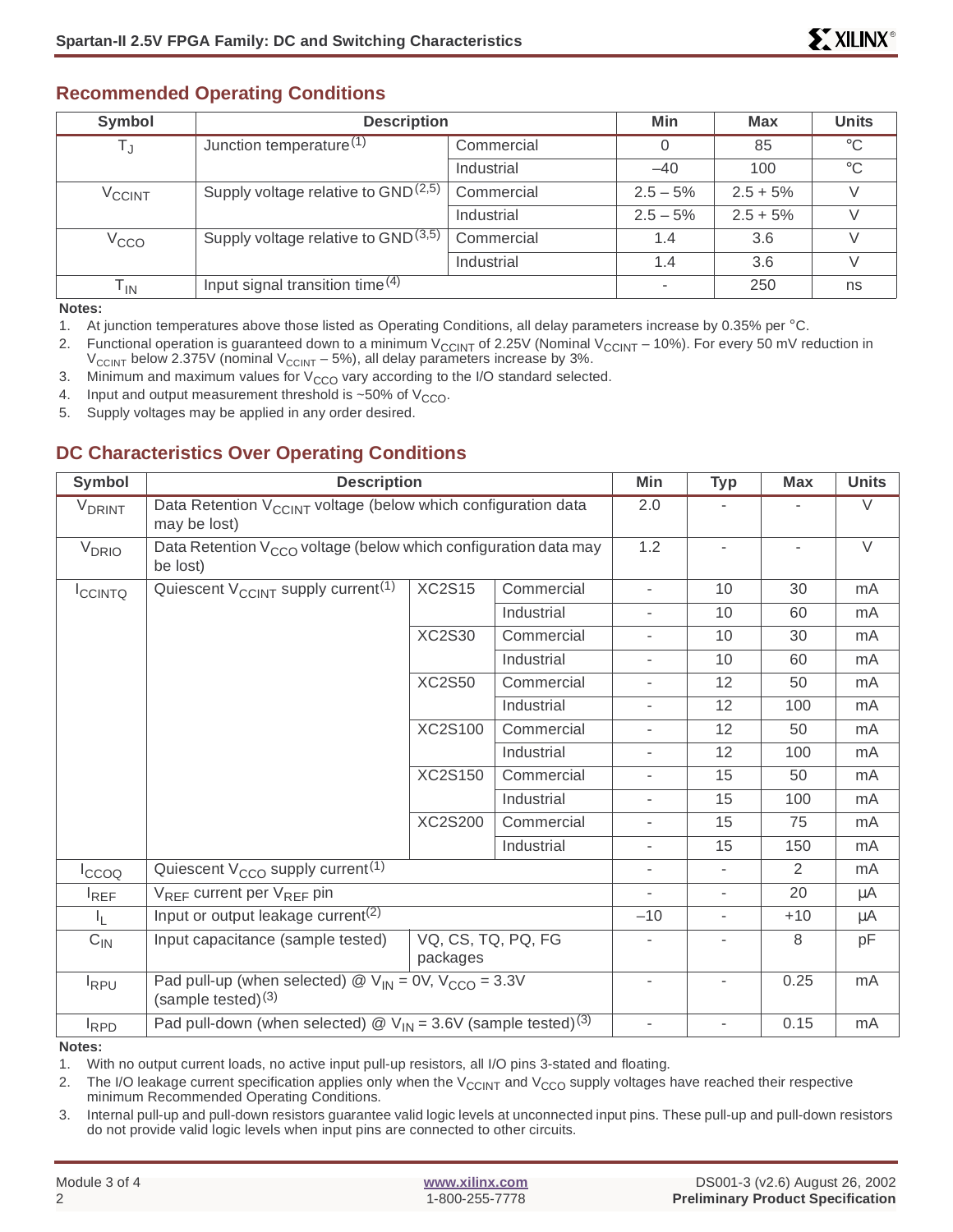## **Supply Current Requirements During Power-On**

Spartan-II FPGAs require that a minimum supply current  $I_{CCPO}$  be provided to the  $V_{CCINT}$  lines for a successful power-on. If more current is available, the FPGA can consume more than  $I_{CCPO}$  min., though this cannot adversely affect reliability.

A maximum limit for  $I_{CCPO}$  is not specified. Be careful when using foldback/crowbar supplies and fuses. It is possible to control the magnitude of  $I_{CCPO}$  by limiting the supply current available to the FPGA. A current limit below the trip level will avoid inadvertently activating over-current protection circuits.

| Symbol            | <b>Description</b>                                                                                      |                                                        | Min <sup>(1)</sup> | <b>Max</b>               | <b>Units</b> |
|-------------------|---------------------------------------------------------------------------------------------------------|--------------------------------------------------------|--------------------|--------------------------|--------------|
| <sup>I</sup> CCPO | Total V <sub>CCINT</sub> supply current required                                                        | $^{\circ}$ 0°C ≤ T <sub>⊥</sub> ≤ 100°C <sup>(2)</sup> | 500                |                          | mA           |
|                   | during power-on                                                                                         | $-40^{\circ}$ C $\leq$ T <sub>-1</sub> < 0°C           |                    | $\overline{\phantom{a}}$ |              |
| CCPO              | $\sqrt{\frac{1}{2} \cdot \frac{1}{2} \cdot \frac{1}{2} \cdot \frac{1}{2}}$ ramp time $(3,\overline{4})$ |                                                        |                    | 50                       | ms           |

**Notes:**

- 1. The I<sub>CCPO</sub> requirement applies for a brief time (commonly only a few milliseconds) when  $V_{\text{CCINT}}$  ramps from 0 to 2.5V.
- 2. Applies to both Commercial and Industrial devices.
- 3. The ramp time is measured from GND to  $V_{\text{CCINT}}$  max on a fully loaded board.
- 4.  $V_{\text{CCINT}}$  must not dip in the negative direction during power on.
- 5. For more information on designing to meet the power-on specifications, refer to the application note **[XAPP450 "Power-On Current](http://www.xilinx.com/xapp/xapp450.pdf) [Requirements for the Spartan-II and Spartan-IIE Families"](http://www.xilinx.com/xapp/xapp450.pdf)**.

### **DC Input and Output Levels**

Values for  $V_{II}$  and  $V_{IH}$  are recommended input voltages. Values for  $V_{OL}$  and  $V_{OH}$  are guaranteed output voltages over the recommended operating conditions. Only selected standards are tested. These are chosen to ensure that all

standards meet their specifications. The selected standards are tested at minimum  $V_{CCO}$  with the respective  $I_{OI}$  and  $I_{OH}$ currents shown. Other standards are sample tested.

| Input/Output         |        | $V_{IL}$               |                        | V <sub>IH</sub>        | V <sub>OL</sub>      | $V_{OH}$               | $I_{OL}$   | l <sub>OH</sub> |
|----------------------|--------|------------------------|------------------------|------------------------|----------------------|------------------------|------------|-----------------|
| <b>Standard</b>      | V, Min | V, Max                 | V, Min                 | V, Max                 | V, Max               | V, Min                 | mA         | mA              |
| LVTTL <sup>(1)</sup> | $-0.5$ | 0.8                    | 2.0                    | 5.5                    | 0.4                  | 2.4                    | 24         | $-24$           |
| LVCMOS2              | $-0.5$ | 0.7                    | 1.7                    | 5.5                    | 0.4                  | 1.9                    | 12         | $-12$           |
| PCI, 3.3V            | $-0.5$ | 44% V <sub>CCINT</sub> | 60% V <sub>CCINT</sub> | $V_{\text{CCO}} + 0.5$ | 10% V <sub>CCO</sub> | 90% V <sub>CCO</sub>   | Note $(2)$ | Note $(2)$      |
| PCI, 5.0V            | $-0.5$ | 0.8                    | 2.0                    | 5.5                    | 0.55                 | 2.4                    | Note $(2)$ | Note $(2)$      |
| <b>GTL</b>           | $-0.5$ | $V_{REF}$ – 0.05       | $V_{REF} + 0.05$       | 3.6                    | 0.4                  | N/A                    | 40         | N/A             |
| GTL+                 | $-0.5$ | $V_{REF}$ – 0.1        | $V_{REF}$ + 0.1        | 3.6                    | 0.6                  | N/A                    | 36         | N/A             |
| <b>HSTLI</b>         | $-0.5$ | $V_{REF}$ – 0.1        | $V_{REF}$ + 0.1        | 3.6                    | 0.4                  | $V_{\text{CCO}} - 0.4$ | 8          | $-8$            |
| <b>HSTL III</b>      | $-0.5$ | $V_{REF}$ – 0.1        | $V_{REF}$ + 0.1        | 3.6                    | 0.4                  | $V_{\text{CCO}} - 0.4$ | 24         | $-8$            |
| <b>HSTLIV</b>        | $-0.5$ | $V_{REF}$ – 0.1        | $V_{RFF}$ + 0.1        | 3.6                    | 0.4                  | $V_{\text{CCO}} - 0.4$ | 48         | $-8$            |
| SSTL31               | $-0.5$ | $V_{REF}$ – 0.2        | $V_{RFF}$ + 0.2        | 3.6                    | $V_{REF}$ – 0.6      | $V_{REF}$ + 0.6        | 8          | $-8$            |
| SSTL3 II             | $-0.5$ | $V_{REF}$ – 0.2        | $V_{REF}$ + 0.2        | 3.6                    | $V_{REF}$ – 0.8      | $V_{REF}$ + 0.8        | 16         | $-16$           |
| SSTL <sub>2</sub> I  | $-0.5$ | $V_{REF}$ – 0.2        | $V_{REF}$ + 0.2        | 3.6                    | $V_{REF}$ – 0.6      | $V_{REF}$ + 0.6        | 7.6        | $-7.6$          |
| SSTL2 II             | $-0.5$ | $V_{REF}$ – 0.2        | $V_{REF}$ + 0.2        | 3.6                    | $V_{REF}$ – 0.8      | $V_{REF}$ + 0.8        | 15.2       | $-15.2$         |
| <b>CTT</b>           | $-0.5$ | $V_{REF}$ – 0.2        | $V_{REF}$ + 0.2        | 3.6                    | $V_{REF}$ – 0.4      | $V_{REF}$ + 0.4        | 8          | $-8$            |
| <b>AGP</b>           | $-0.5$ | $V_{REF}$ – 0.2        | $V_{REF}$ + 0.2        | 3.6                    | $10\%$ $VCCO$        | 90% V <sub>CCO</sub>   | Note $(2)$ | Note $(2)$      |

#### **Notes:**

1.  $V_{OL}$  and  $V_{OH}$  for lower drive currents are sample tested.

2. Tested according to the relevant specifications.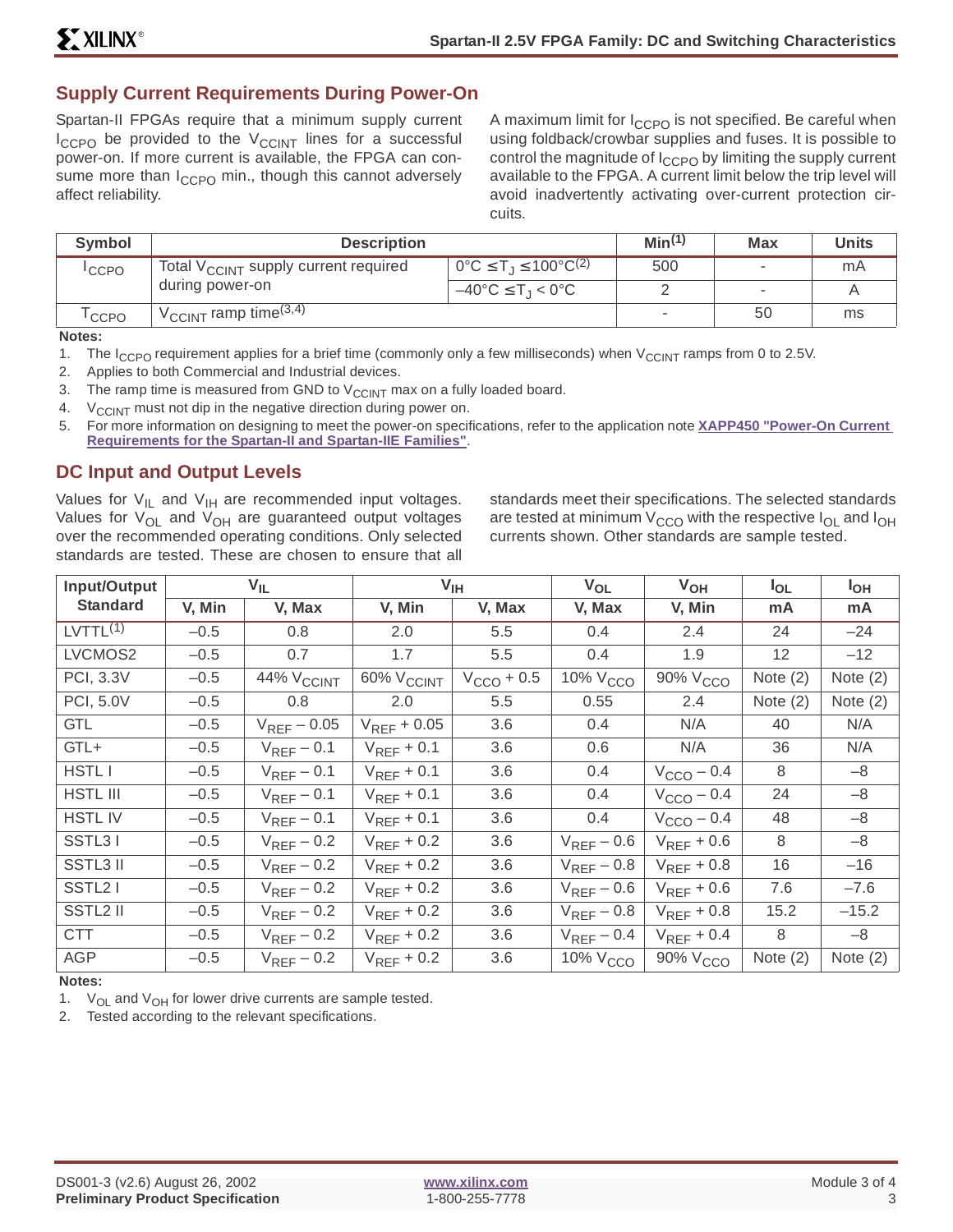## **Switching Characteristics**

Testing of switching parameters is modeled after testing methods specified by MIL-M-38510/605. All devices are 100% functionally tested. Internal timing parameters are derived from measuring internal test patterns. Listed below are representative values. For more specific, more precise, and worst-case guaranteed data, use the values reported by the static timing analyzer (TRCE in the Xilinx Development System) and back-annotated to the simulation netlist. All timing parameters assume worst-case operating conditions (supply voltage and junction temperature). Values apply to all Spartan-II devices unless otherwise noted.

## **Global Clock Input to Output Delay for LVTTL, with DLL (Pin-to-Pin)(1)**

|            |                                                                                                             |               | <b>Speed Grade</b> |            |            |              |
|------------|-------------------------------------------------------------------------------------------------------------|---------------|--------------------|------------|------------|--------------|
|            |                                                                                                             |               | All                | -6         | -5         |              |
| Symbol     | <b>Description</b>                                                                                          | <b>Device</b> | Min                | <b>Max</b> | <b>Max</b> | <b>Units</b> |
| I ICKOFDLL | Global clock input to output delay<br>using output flip-flop for LVTTL,<br>12 mA, fast slew rate, with DLL. | All           |                    | 2.9        | 3.3        | ns           |

**Notes:**

1. Listed above are representative values where one global clock input drives one vertical clock line in each accessible column, and where all accessible IOB and CLB flip-flops are clocked by the global clock net.

2. Output timing is measured at 1.4V with 35 pF external capacitive load for LVTTL. The 35 pF load does not apply to the Min values. For other I/O standards and different loads, see the tables **Constants for Calculating T<sub>IOOP</sub>** and **[Delay Measurement](#page-9-1) [Methodology](#page-9-1)**, page 10.

- DLL output jitter is already included in the timing calculation.
- 4. For data output with different standards, adjust delays with the values shown in **[IOB Output Delay Adjustments for Different](#page-8-0) [Standards](#page-8-0)**, page 9. For a global clock input with standards other than LVTTL, adjust delays with values from the **[I/O Standard](#page-10-0) [Global Clock Input Adjustments](#page-10-0)**, page 11.

## **Global Clock Input to Output Delay for LVTTL, without DLL (Pin-to-Pin)(1)**

|               |                                                                                                                |               | <b>Speed Grade</b> |            |            |              |
|---------------|----------------------------------------------------------------------------------------------------------------|---------------|--------------------|------------|------------|--------------|
|               |                                                                                                                |               | All                | -6         | -5         |              |
| Symbol        | <b>Description</b>                                                                                             | <b>Device</b> | Min                | <b>Max</b> | <b>Max</b> | <b>Units</b> |
| <b>TICKOF</b> | Global clock input to output delay<br>using output flip-flop for LVTTL,<br>12 mA, fast slew rate, without DLL. | <b>XC2S15</b> |                    | 4.5        | 5.4        | ns           |
|               |                                                                                                                | XC2S30        |                    | 4.5        | 5.4        | ns           |
|               |                                                                                                                | <b>XC2S50</b> |                    | 4.5        | 5.4        | ns           |
|               |                                                                                                                | XC2S100       |                    | 4.6        | 5.5        | ns           |
|               |                                                                                                                | XC2S150       |                    | 4.6        | 5.5        | ns           |
|               |                                                                                                                | XC2S200       |                    | 4.7        | 5.6        | ns           |

**Notes:**

1. Listed above are representative values where one global clock input drives one vertical clock line in each accessible column, and where all accessible IOB and CLB flip-flops are clocked by the global clock net.

2. Output timing is measured at 1.4V with 35 pF external capacitive load for LVTTL. The 35 pF load does not apply to the Min values. For other I/O standards and different loads, see the tables **Constants for Calculating T<sub>IOOP</sub> and [Delay Measurement](#page-9-1) [Methodology](#page-9-1)**, page 10.

3. For data output with different standards, adjust delays with the values shown in **[IOB Output Delay Adjustments for Different](#page-8-0) [Standards](#page-8-0)**, page 9. For a global clock input with standards other than LVTTL, adjust delays with values from the **[I/O Standard](#page-10-0) [Global Clock Input Adjustments](#page-10-0)**, page 11.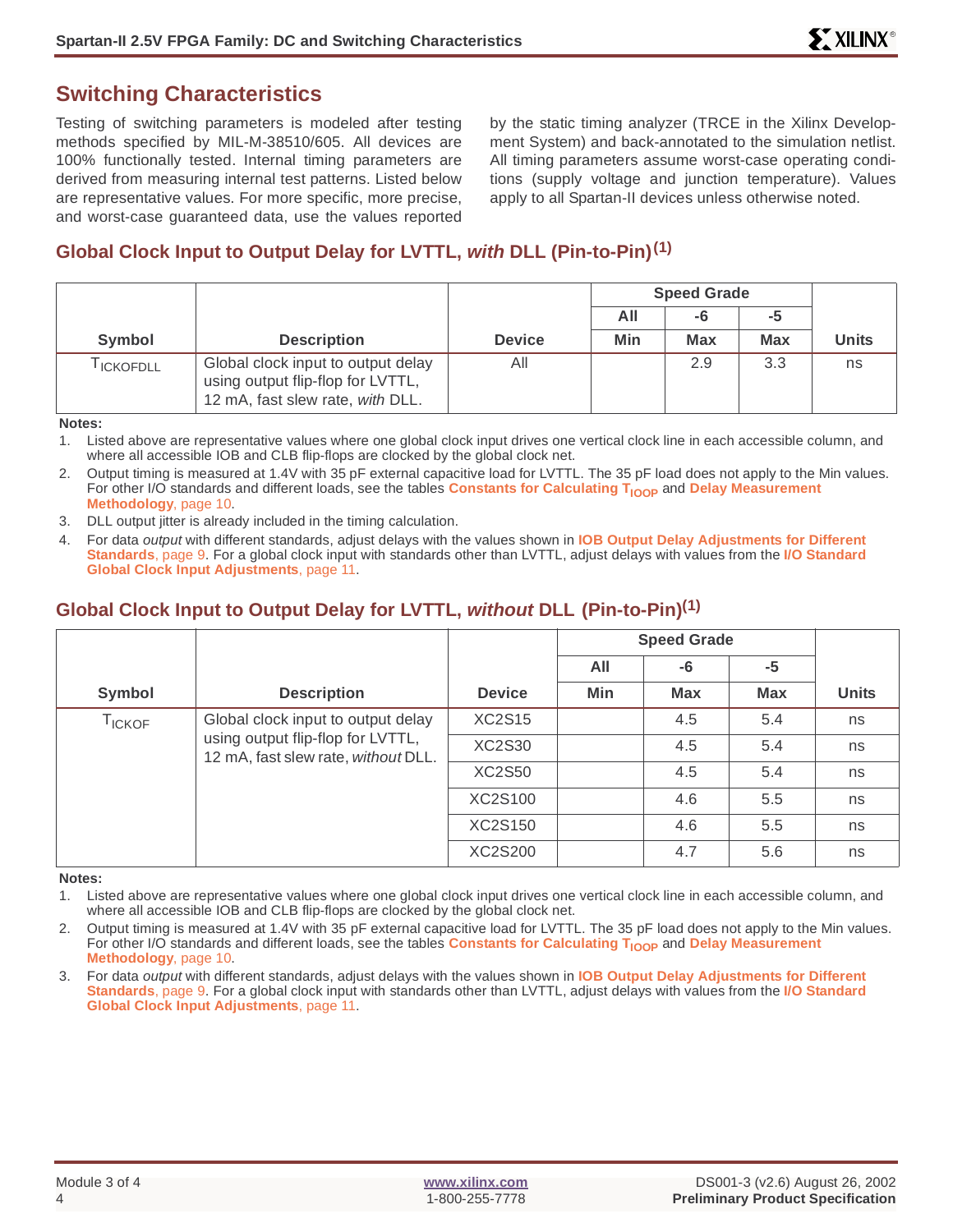## **Global Clock Setup and Hold for LVTTL Standard, with DLL (Pin-to-Pin)**

|                                          |                                                                                                                            |               | <b>Speed Grade</b><br>-6<br>-5 |       |              |
|------------------------------------------|----------------------------------------------------------------------------------------------------------------------------|---------------|--------------------------------|-------|--------------|
|                                          |                                                                                                                            |               |                                |       |              |
| Symbol                                   | <b>Description</b>                                                                                                         | <b>Device</b> | Min                            | Min   | <b>Units</b> |
| T <sub>PHDLL</sub><br>PSDLL <sup>/</sup> | Input setup and hold time relative<br>to global clock input signal for<br>LVTTL standard, no delay, IFF, $(1)$<br>with DLL | All           | 1.7/0                          | 1.9/0 | ns           |

**Notes:**

1. IFF = Input Flip-Flop or Latch

2. Setup time is measured relative to the Global Clock input signal with the fastest route and the lightest load. Hold time is measured relative to the Global Clock input signal with the slowest route and heaviest load.

3. DLL output jitter is already included in the timing calculation.

4. A zero hold time listing indicates no hold time or a negative hold time.

5. For data input with different standards, adjust the setup time delay by the values shown in **[IOB Input Delay Adjustments for](#page-6-0) [Different Standards](#page-6-0)**, page 7. For a global clock input with standards other than LVTTL, adjust delays with values from the **[I/O](#page-10-0) [Standard Global Clock Input Adjustments](#page-10-0)**, page 11.

## **Global Clock Setup and Hold for LVTTL Standard, without DLL (Pin-to-Pin)**

|                                       |                                                    |               | <b>Speed Grade</b> |       |              |
|---------------------------------------|----------------------------------------------------|---------------|--------------------|-------|--------------|
|                                       |                                                    |               | $-6$               | -5    |              |
| Symbol                                | <b>Description</b>                                 | <b>Device</b> | <b>Min</b>         | Min   | <b>Units</b> |
| T <sub>PSFD</sub> / T <sub>PHFD</sub> | Input setup and hold time relative                 | <b>XC2S15</b> | 2.2/0              | 2.7/0 | ns           |
|                                       | to global clock input signal for                   | XC2S30        | 2.2/0              | 2.7/0 | ns           |
|                                       | LVTTL standard, no delay, $IFF1(1)$<br>without DLL | <b>XC2S50</b> | 2.2/0              | 2.7/0 | ns           |
|                                       |                                                    | XC2S100       | 2.3/0              | 2.8/0 | ns           |
|                                       |                                                    | XC2S150       | 2.4/0              | 2.9/0 | ns           |
|                                       |                                                    | XC2S200       | 2.4/0              | 3.0/0 | ns           |

**Notes:**

1. IFF = Input Flip-Flop or Latch

2. Setup time is measured relative to the Global Clock input signal with the fastest route and the lightest load. Hold time is measured relative to the Global Clock input signal with the slowest route and heaviest load.

- 3. A zero hold time listing indicates no hold time or a negative hold time.
- 4. For data input with different standards, adjust the setup time delay by the values shown in **[IOB Input Delay Adjustments for](#page-6-0) [Different Standards](#page-6-0)**, page 7. For a global clock input with standards other than LVTTL, adjust delays with values from the **[I/O](#page-10-0) [Standard Global Clock Input Adjustments](#page-10-0)**, page 11.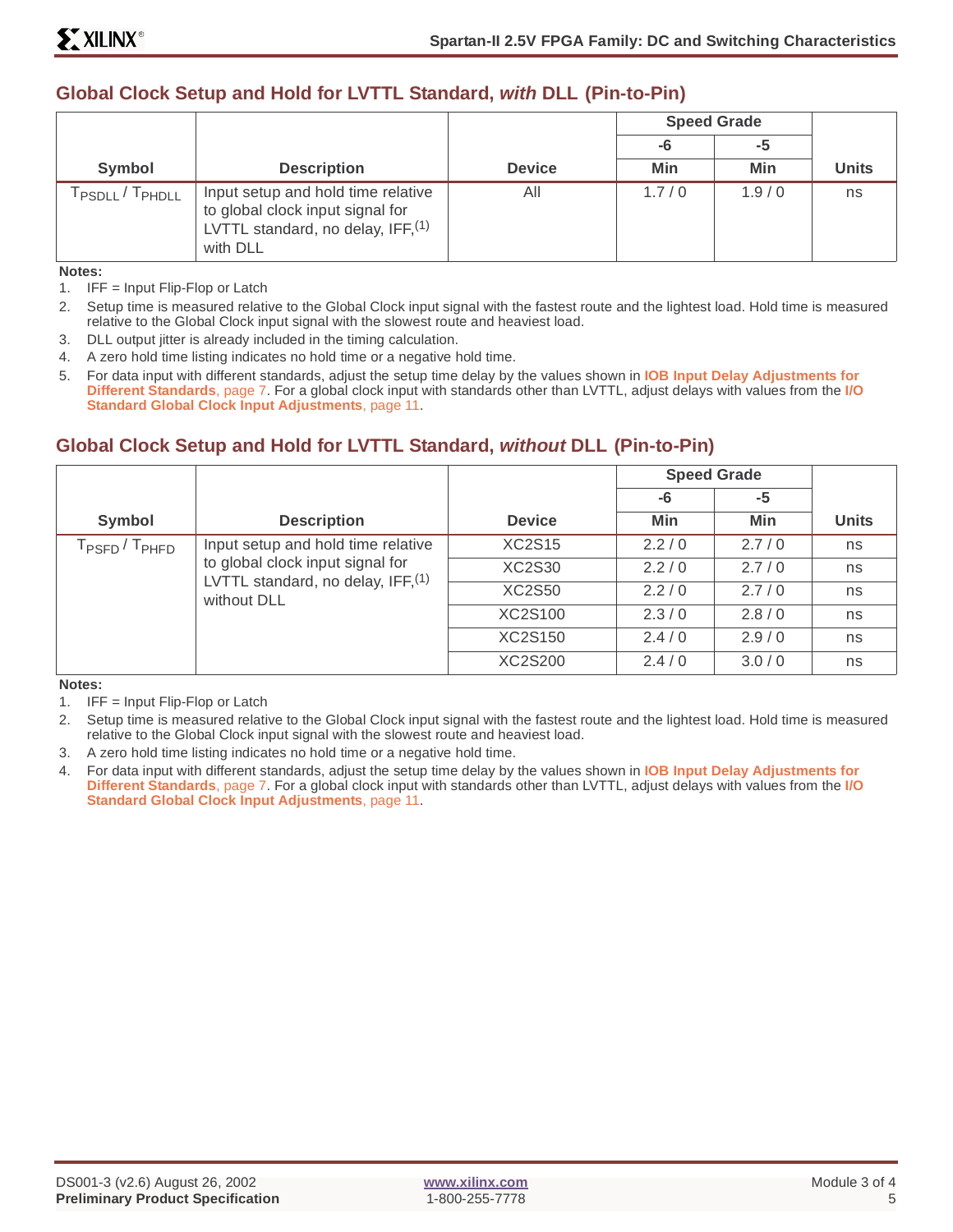# **IOB Input Switching Characteristics(1)**

Input delays associated with the pad are specified for LVTTL levels. For other standards, adjust the delays with the values shown in **[IOB Input Delay Adjustments for Different Standards](#page-6-0)**, page 7.

|                           |                                                           |                | <b>Speed Grade</b>       |                          |                          |                          |              |
|---------------------------|-----------------------------------------------------------|----------------|--------------------------|--------------------------|--------------------------|--------------------------|--------------|
|                           |                                                           |                | $-6$                     |                          | $-5$                     |                          |              |
| <b>Symbol</b>             | <b>Description</b>                                        | <b>Device</b>  | Min                      | <b>Max</b>               | Min                      | Max                      | <b>Units</b> |
| <b>Propagation Delays</b> |                                                           |                |                          |                          |                          |                          |              |
| $T_{\rm IOPI}$            | Pad to I output, no delay                                 | All            | $\blacksquare$           | 0.8                      | $\overline{\phantom{a}}$ | 1.0                      | ns           |
| TIOPID                    | Pad to I output, with delay                               | All            | $\overline{\phantom{a}}$ | 1.5                      | $\overline{\phantom{a}}$ | 1.8                      | ns           |
| T <sub>IOPLI</sub>        | Pad to output IQ via transparent latch,<br>no delay       | All            | $\overline{\phantom{0}}$ | 1.7                      | $\overline{\phantom{0}}$ | 2.0                      | ns           |
| TIOPLID                   | Pad to output IQ via transparent latch,                   | <b>XC2S15</b>  | $\blacksquare$           | 3.8                      | $\overline{\phantom{a}}$ | 4.5                      | ns           |
|                           | with delay                                                | <b>XC2S30</b>  | $\overline{a}$           | 3.8                      | $\overline{a}$           | 4.5                      | ns           |
|                           |                                                           | <b>XC2S50</b>  | $\overline{a}$           | 3.8                      | ÷.                       | 4.5                      | ns           |
|                           |                                                           | XC2S100        | $\overline{\phantom{a}}$ | 3.8                      | $\overline{\phantom{a}}$ | 4.5                      | ns           |
|                           |                                                           | <b>XC2S150</b> | $\overline{a}$           | 4.0                      |                          | 4.7                      | ns           |
|                           |                                                           | XC2S200        | $\overline{\phantom{a}}$ | 4.0                      | $\overline{a}$           | 4.7                      | ns           |
| <b>Sequential Delays</b>  |                                                           |                |                          |                          |                          |                          |              |
| TIOCKIQ                   | Clock CLK to output IQ                                    | All            | $\overline{a}$           | 0.7                      | $\overline{\phantom{0}}$ | 0.8                      | ns           |
|                           | Setup/Hold Times with Respect to Clock CLK <sup>(2)</sup> |                |                          |                          |                          |                          |              |
| TIOPICK / TIOICKP         | Pad, no delay                                             | All            | 1.7/0                    | ÷,                       | 1.9/0                    | $\overline{\phantom{a}}$ | ns           |
| TIOPICKD / TIOICKPD       | Pad, with delay $(1)$                                     | <b>XC2S15</b>  | 3.8/0                    | $\overline{\phantom{0}}$ | 4.4/0                    | $\overline{\phantom{a}}$ | ns           |
|                           |                                                           | <b>XC2S30</b>  | 3.8/0                    | $\overline{\phantom{0}}$ | 4.4/0                    | $\overline{\phantom{a}}$ | ns           |
|                           |                                                           | <b>XC2S50</b>  | 3.8/0                    | $\overline{\phantom{0}}$ | 4.4/0                    | $\overline{\phantom{a}}$ | ns           |
|                           |                                                           | XC2S100        | 3.8/0                    | ÷,                       | 4.4/0                    | $\overline{\phantom{a}}$ | ns           |
|                           |                                                           | <b>XC2S150</b> | 3.9/0                    | $\overline{\phantom{0}}$ | 4.6/0                    | $\overline{\phantom{a}}$ | ns           |
|                           |                                                           | <b>XC2S200</b> | 3.9/0                    | ÷.                       | 4.6/0                    | $\overline{\phantom{a}}$ | ns           |
| TIOICECK / TIOCKICE       | <b>ICE</b> input                                          | All            | 0.9 / 0.01               | L.                       | 0.9 / 0.01               | $\overline{\phantom{a}}$ | ns           |
| <b>Set/Reset Delays</b>   |                                                           |                |                          |                          |                          |                          |              |
| TIOSRCKI                  | SR input (IFF, synchronous)                               | All            | $\blacksquare$           | 1.1                      | $\overline{\phantom{a}}$ | 1.2                      | ns           |
| <b>TIOSRIQ</b>            | SR input to IQ (asynchronous)                             | All            |                          | 1.5                      |                          | 1.7                      | ns           |
| T <sub>GSRQ</sub>         | GSR to output IQ                                          | All            | $\overline{a}$           | 9.9                      | ÷.                       | 11.7                     | ns           |

**Notes:**

1. Input timing for LVTTL is measured at 1.4V. For other I/O standards, see the table **[Delay Measurement Methodology](#page-9-1)**, page 10.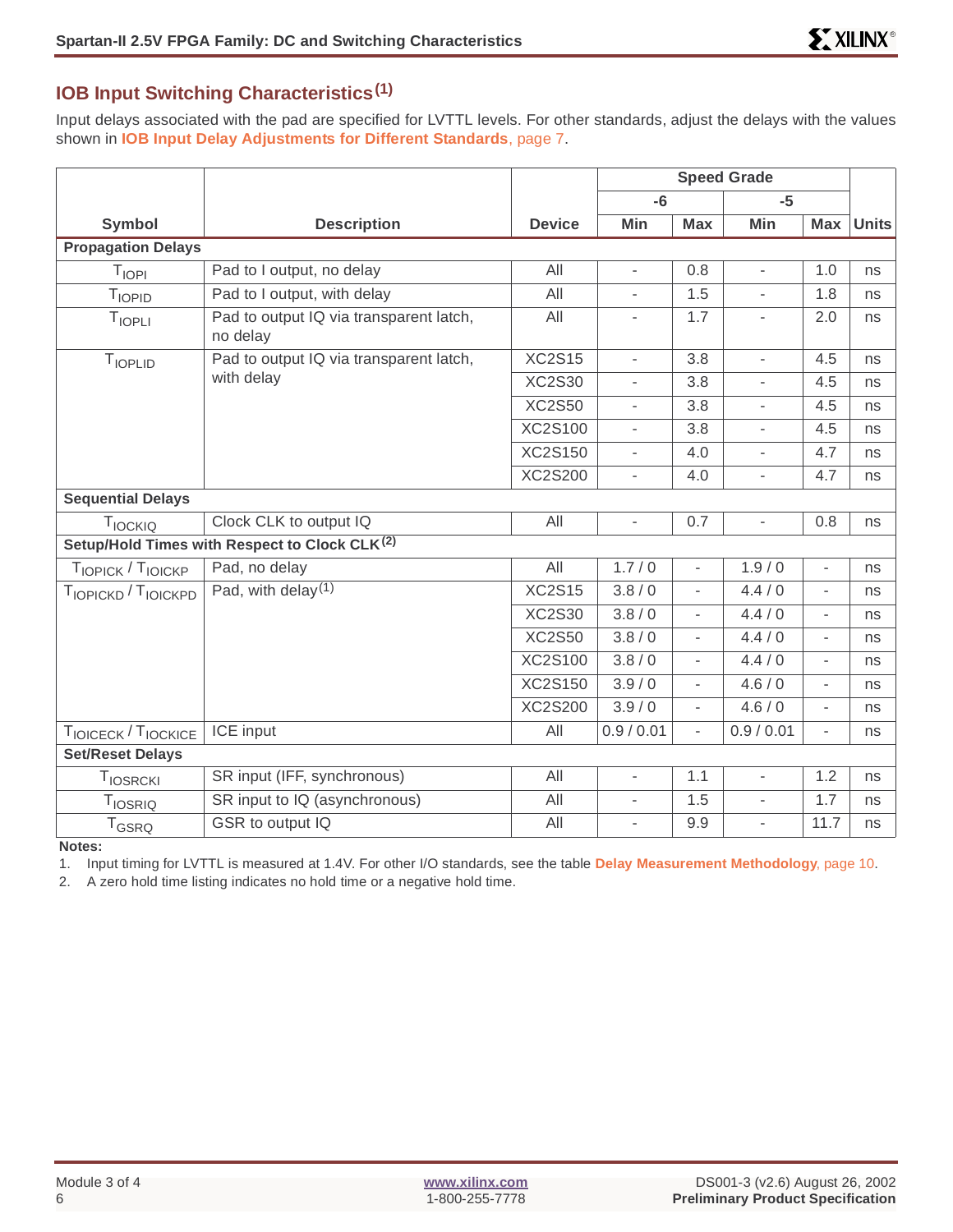## <span id="page-6-0"></span>**IOB Input Delay Adjustments for Different Standards(1)**

Input delays associated with the pad are specified for LVTTL. For other standards, adjust the delays by the values shown. A delay adjusted in this way constitutes a worst-case limit.

|                                     |                                    |                   | <b>Speed Grade</b> |          |              |  |  |  |
|-------------------------------------|------------------------------------|-------------------|--------------------|----------|--------------|--|--|--|
| Symbol                              | <b>Description</b>                 | <b>Standard</b>   | $-6$               | $-5$     | <b>Units</b> |  |  |  |
| <b>Data Input Delay Adjustments</b> |                                    |                   |                    |          |              |  |  |  |
| <b>TILVTTL</b>                      | Standard-specific data input delay | <b>LVTTL</b>      | $\Omega$           | $\Omega$ | ns           |  |  |  |
| I ILVCMOS2                          | adjustments                        | LVCMOS2           | $-0.04$            | $-0.05$  | ns           |  |  |  |
| $TIPCI33_3$                         |                                    | PCI, 33 MHz, 3.3V | $-0.11$            | $-0.13$  | ns           |  |  |  |
| $T_{IPCI33\_5}$                     |                                    | PCI, 33 MHz, 5.0V | 0.26               | 0.30     | ns           |  |  |  |
| $TIPCI66_3$                         |                                    | PCI, 66 MHz, 3.3V | $-0.11$            | $-0.13$  | ns           |  |  |  |
| $T_{IGTL}$                          |                                    | <b>GTL</b>        | 0.20               | 0.24     | ns           |  |  |  |
| <b>T<sub>IGTLP</sub></b>            |                                    | GTL+              | 0.11               | 0.13     | ns           |  |  |  |
| $T_{\sf{IHSTL}}$                    |                                    | <b>HSTL</b>       | 0.03               | 0.04     | ns           |  |  |  |
| $T_{\textsf{ISSTL2}}$               |                                    | SSTL <sub>2</sub> | $-0.08$            | $-0.09$  | ns           |  |  |  |
| $T_{\text{ISSTL3}}$                 |                                    | SSTL <sub>3</sub> | $-0.04$            | $-0.05$  | ns           |  |  |  |
| $T_{\text{ICTT}}$                   |                                    | <b>CTT</b>        | 0.02               | 0.02     | ns           |  |  |  |
| $T_{IAGP}$                          |                                    | <b>AGP</b>        | $-0.06$            | $-0.07$  | ns           |  |  |  |

**Notes:**

1. Input timing for LVTTL is measured at 1.4V. For other I/O standards, see the table **[Delay Measurement Methodology](#page-9-1)**, page 10.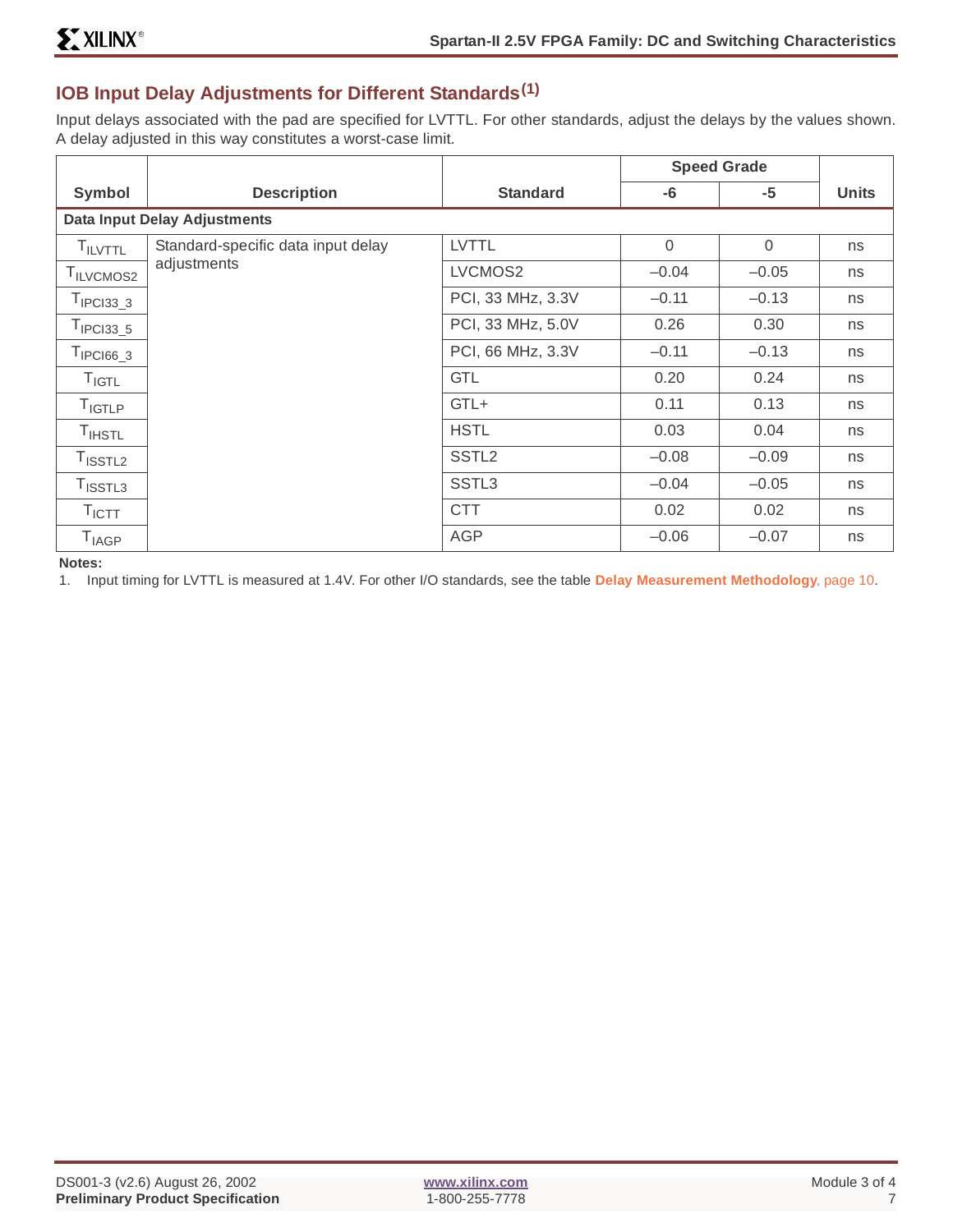## **IOB Output Switching Characteristics**

Output delays terminating at a pad are specified for LVTTL with 12 mA drive and fast slew rate. For other standards, adjust the delays with the values shown in **[IOB Output Delay Adjustments for Different Standards](#page-8-0)**, page 9.

|                                           |                                                                    | <b>Speed Grade</b>       |                          |                          |                          |              |
|-------------------------------------------|--------------------------------------------------------------------|--------------------------|--------------------------|--------------------------|--------------------------|--------------|
|                                           |                                                                    | $-6$                     |                          | $-5$                     |                          |              |
| Symbol                                    | <b>Description</b>                                                 | Min                      | <b>Max</b>               | Min                      | <b>Max</b>               | <b>Units</b> |
| <b>Propagation Delays</b>                 |                                                                    |                          |                          |                          |                          |              |
| T <sub>IOOP</sub>                         | O input to pad                                                     | $\overline{\phantom{a}}$ | 2.9                      | $\overline{\phantom{0}}$ | 3.4                      | ns           |
| TIOOLP                                    | O input to pad via transparent latch                               |                          | 3.4                      |                          | 4.0                      | ns           |
| <b>3-state Delays</b>                     |                                                                    |                          |                          |                          |                          |              |
| <b>TIOTHZ</b>                             | T input to pad high-impedance $(1)$                                | $\overline{\phantom{a}}$ | 2.0                      | $\overline{a}$           | 2.3                      | ns           |
| <b>TIOTON</b>                             | T input to valid data on pad                                       | $\blacksquare$           | 3.0                      | $\overline{\phantom{0}}$ | 3.6                      | ns           |
| TIOTLPHZ                                  | T input to pad high impedance via transparent latch <sup>(1)</sup> | $\overline{\phantom{a}}$ | 2.5                      | $\overline{a}$           | 2.9                      | ns           |
| TIOTLPON                                  | T input to valid data on pad via transparent latch                 |                          | 3.5                      |                          | 4.2                      | ns           |
| T <sub>GTS</sub>                          | GTS to pad high impedance <sup>(1)</sup>                           | $\overline{\phantom{a}}$ | 5.0                      | L,                       | 5.9                      | ns           |
| <b>Sequential Delays</b>                  |                                                                    |                          |                          |                          |                          |              |
| <b>TIOCKP</b>                             | Clock CLK to pad                                                   | $\overline{\phantom{a}}$ | 2.9                      | L,                       | 3.4                      | ns           |
| T <sub>IOCKHZ</sub>                       | Clock CLK to pad high impedance (synchronous) <sup>(1)</sup>       | $\overline{\phantom{a}}$ | 2.3                      | $\overline{\phantom{0}}$ | 2.7                      | ns           |
| <b>TIOCKON</b>                            | Clock CLK to valid data on pad (synchronous)                       |                          | 3.3                      |                          | 4.0                      | ns           |
|                                           | Setup/Hold Times with Respect to Clock CLK <sup>(2)</sup>          |                          |                          |                          |                          |              |
| T <sub>IOOCK</sub> / T <sub>IOCKO</sub>   | O input                                                            | 1.1/0                    | $\overline{\phantom{a}}$ | 1.3/0                    | $\overline{\phantom{a}}$ | ns           |
| $T_{IOOCECK}$ /                           | OCE input                                                          | 0.9 / 0.01               | $\overline{\phantom{a}}$ | 0.9 / 0.01               | $\overline{\phantom{a}}$ | ns           |
| TIOCKOCE                                  |                                                                    |                          |                          |                          |                          |              |
| T <sub>IOSRCKO</sub><br><b>TIOCKOSR</b>   | SR input (OFF)                                                     | 1.2/0                    | $\overline{\phantom{a}}$ | 1.3/0                    | $\overline{\phantom{a}}$ | ns           |
| TIOTCK / TIOCKT                           | 3-state setup times, T input                                       | 0.8/0                    | $\overline{a}$           | 0.9/0                    | $\mathcal{L}$            | ns           |
| $T_{\text{IOTCECK}}/$<br><b>TIOCKTCE</b>  | 3-state setup times, TCE input                                     | 1.0/0                    | $\overline{\phantom{a}}$ | 1.0/0                    | $\overline{\phantom{a}}$ | ns           |
| T <sub>IOSRCKT</sub> /<br><b>TIOCKTSR</b> | 3-state setup times, SR input (TFF)                                | 1.1/0                    | $\overline{\phantom{a}}$ | 1.2/0                    | $\overline{\phantom{a}}$ | ns           |
| <b>Set/Reset Delays</b>                   |                                                                    |                          |                          |                          |                          |              |
| <b>TIOSRP</b>                             | SR input to pad (asynchronous)                                     | $\overline{\phantom{a}}$ | 3.7                      | L,                       | 4.4                      | ns           |
| T <sub>IOSRHZ</sub>                       | SR input to pad high impedance (asynchronous) <sup>(1)</sup>       | $\overline{\phantom{a}}$ | 3.1                      | $\overline{\phantom{a}}$ | 3.7                      | ns           |
| TIOSRON                                   | SR input to valid data on pad (asynchronous)                       |                          | 4.1                      |                          | 4.9                      | ns           |
| T <sub>IOGSRQ</sub>                       | GSR to pad                                                         | $\overline{\phantom{a}}$ | 9.9                      | $\frac{1}{2}$            | 11.7                     | ns           |

**Notes:**

1. Three-state turn-off delays should not be adjusted.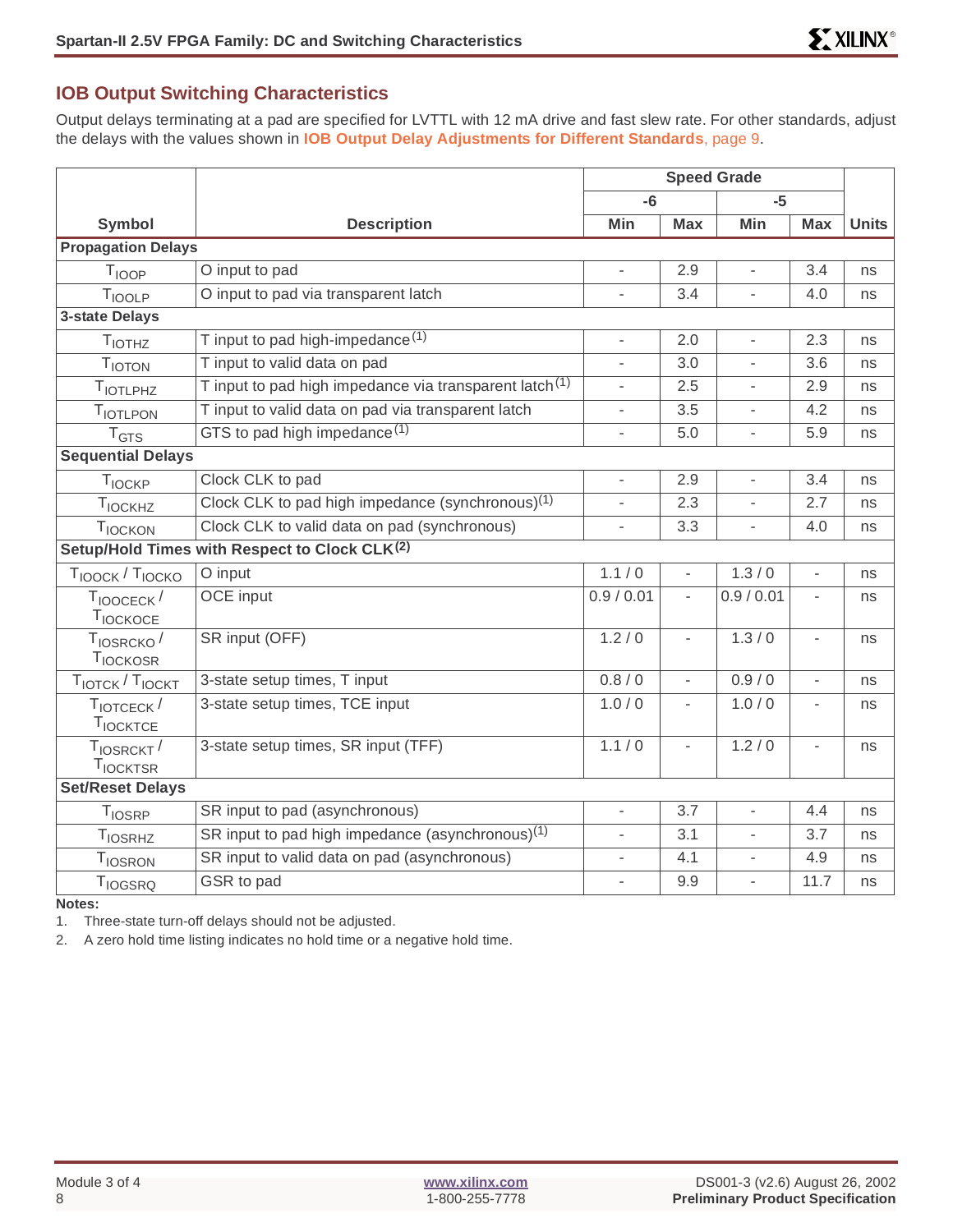# <span id="page-8-0"></span>**IOB Output Delay Adjustments for Different Standards(1)**

Output delays terminating at a pad are specified for LVTTL with 12 mA drive and fast slew rate. For other standards, adjust the delays by the values shown. A delay adjusted in this way constitutes a worst-case limit.

|                                       |                                                                    |                   | <b>Speed Grade</b> |                |              |  |  |  |  |  |
|---------------------------------------|--------------------------------------------------------------------|-------------------|--------------------|----------------|--------------|--|--|--|--|--|
| <b>Symbol</b>                         | <b>Description</b>                                                 | <b>Standard</b>   | $-6$               | $-5$           | <b>Units</b> |  |  |  |  |  |
| <b>Output Delay Adjustments (Adj)</b> |                                                                    |                   |                    |                |              |  |  |  |  |  |
| TOLVTTL_S2                            | Standard-specific adjustments for                                  | LVTTL, Slow, 2 mA | 14.2               | 16.9           | ns           |  |  |  |  |  |
| TOLVTTL_S4                            | output delays terminating at pads<br>(based on standard capacitive | 4 mA              | 7.2                | 8.6            | ns           |  |  |  |  |  |
| TOLVTTL_S6                            | load, $C_{SL}$ )                                                   | 6 mA              | 4.7                | 5.5            | ns           |  |  |  |  |  |
| TOLVTTL_S8                            |                                                                    | 8 mA              | 2.9                | 3.5            | ns           |  |  |  |  |  |
| TOLVTTL_S12                           |                                                                    | 12 mA             | 1.9                | 2.2            | ns           |  |  |  |  |  |
| TOLVTTL_S16                           |                                                                    | 16 mA             | 1.7                | 2.0            | ns           |  |  |  |  |  |
| TOLVTTL_S24                           |                                                                    | 24 mA             | 1.3                | 1.5            | ns           |  |  |  |  |  |
| TOLVTTL_F2                            |                                                                    | LVTTL, Fast, 2 mA | 12.6               | 15.0           | ns           |  |  |  |  |  |
| TOLVTTL_F4                            |                                                                    | 4 mA              | 5.1                | 6.1            | ns           |  |  |  |  |  |
| TOLVTTL_F6                            |                                                                    | 6 mA              | 3.0                | 3.6            | ns           |  |  |  |  |  |
| TOLVTTL_F8                            |                                                                    | 8 mA              | 1.0                | 1.2            | ns           |  |  |  |  |  |
| TOLVTTL_F12                           |                                                                    | 12 mA             | $\overline{0}$     | $\overline{0}$ | ns           |  |  |  |  |  |
| TOLVTTL_F16                           |                                                                    | 16 mA             | $-0.1$             | $-0.1$         | ns           |  |  |  |  |  |
| TOLVTTL_F24                           |                                                                    | 24 mA             | $-0.1$             | $-0.2$         | ns           |  |  |  |  |  |
| TOLVCMOS2                             |                                                                    | LVCMOS2           | 0.2                | 0.2            | ns           |  |  |  |  |  |
| $TOPCI33_3$                           |                                                                    | PCI, 33 MHz, 3.3V | 2.4                | 2.9            | ns           |  |  |  |  |  |
| $T_{OPC133\_5}$                       |                                                                    | PCI, 33 MHz, 5.0V | 2.9                | 3.5            | ns           |  |  |  |  |  |
| $T$ OPCI66_3                          |                                                                    | PCI, 66 MHz, 3.3V | $-0.3$             | $-0.4$         | ns           |  |  |  |  |  |
| <b>TOGTL</b>                          |                                                                    | <b>GTL</b>        | 0.6                | 0.7            | ns           |  |  |  |  |  |
| TOGTLP                                |                                                                    | GTL+              | 0.9                | 1.1            | ns           |  |  |  |  |  |
| TOHSTL_I                              |                                                                    | <b>HSTLI</b>      | $-0.4$             | $-0.5$         | ns           |  |  |  |  |  |
| $T_{\text{OHSTL}\_III}$               |                                                                    | <b>HSTL III</b>   | $-0.8$             | $-1.0$         | ns           |  |  |  |  |  |
| TOHSTL_IV                             |                                                                    | <b>HSTLIV</b>     | $-0.9$             | $-1.1$         | ns           |  |  |  |  |  |
| $T_{\text{OSSTL2\_I}}$                |                                                                    | SSTL2 I           | $-0.4$             | $-0.5$         | ns           |  |  |  |  |  |
| $T_{OSSLT2\_II}$                      |                                                                    | SSTL2 II          | $-0.8$             | $-1.0$         | ns           |  |  |  |  |  |
| $T_{\text{OSSTL3\_I}}$                |                                                                    | SSTL31            | $-0.4$             | $-0.5$         | ns           |  |  |  |  |  |
| TOSSTL3_II                            |                                                                    | <b>SSTL3 II</b>   | $-0.9$             | $-1.1$         | ns           |  |  |  |  |  |
| $T_{\text{OCTT}}$                     |                                                                    | <b>CTT</b>        | $-0.5$             | $-0.6$         | ns           |  |  |  |  |  |
| <b>T</b> OAGP                         |                                                                    | <b>AGP</b>        | $-0.8$             | $-1.0$         | ns           |  |  |  |  |  |

#### **Notes:**

1. Output timing is measured at 1.4V with 35 pF external capacitive load for LVTTL. For other I/O standards and different loads, see the tables **Constants for Calculating T<sub>IOOP</sub> and [Delay Measurement Methodology](#page-9-1)**, page 10.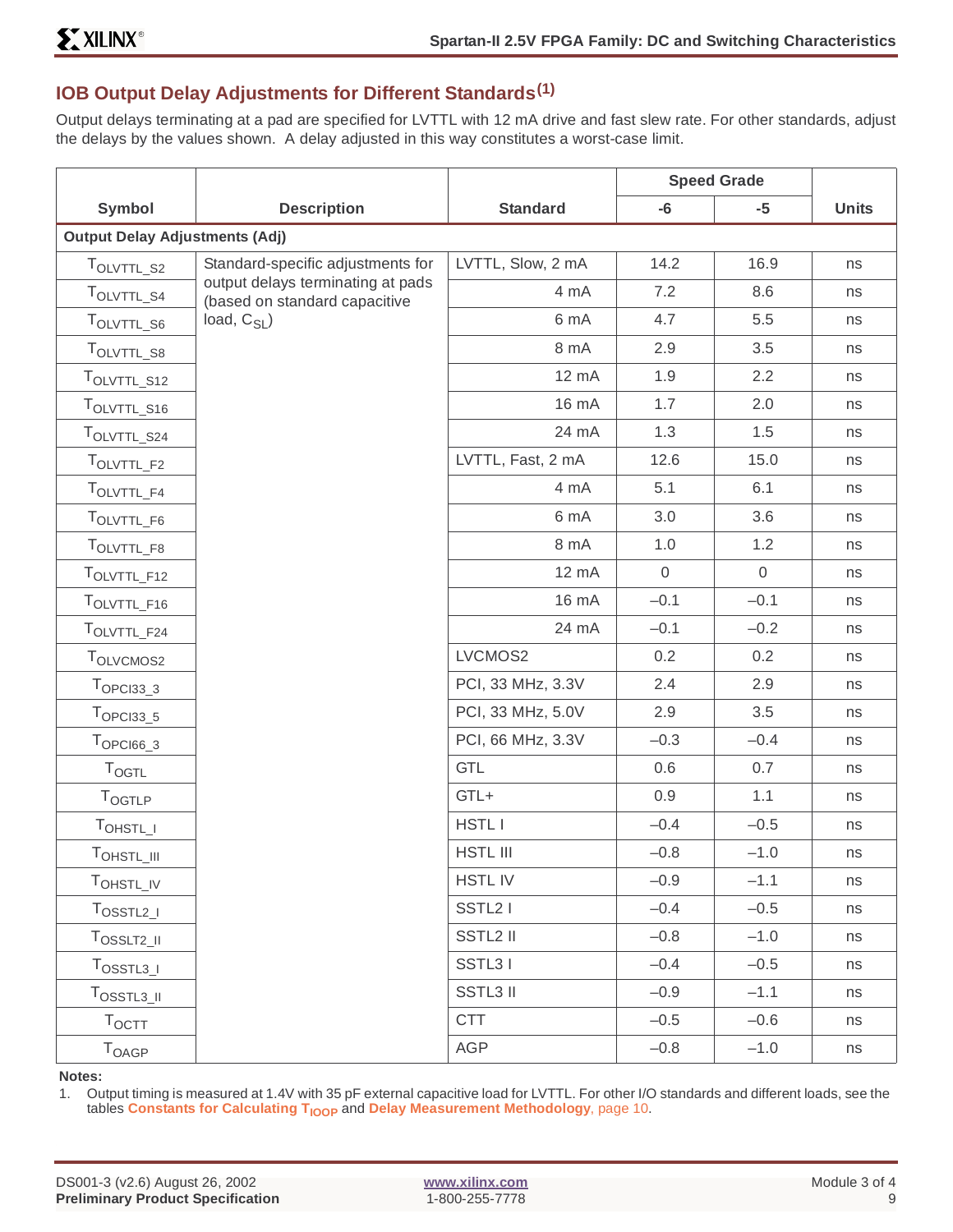## **Calculation of T<sub>IOOP</sub> as a Function of Capacitance**

 $T<sub>IOOP</sub>$  is the propagation delay from the O Input of the IOB to the pad. The values for  $T_{\text{IOOP}}$  are based on the standard capacitive load  $(C_{SL})$  for each I/O standard as listed in the table **Constants for Calculating T<sub>IOOP</sub>**, below.

For other capacitive loads, use the formulas below to calculate an adjusted propagation delay,  $T_{100P1}$ .

$$
T_{\text{IOOP1}} = T_{\text{IOOP}} + \text{Adj} + (C_{\text{LOAD}} - C_{\text{SL}}) \cdot F_{\text{L}}
$$

Where:

Adj is selected from **[IOB Output Delay](#page-8-0) [Adjustments for Different Standards](#page-8-0)**, [page 9](#page-8-0), according to the I/O standard used

 $C<sub>LOAD</sub>$  is the capacitive load for the design

 $F_1$  is the capacitance scaling factor

### <span id="page-9-1"></span>**Delay Measurement Methodology**

| <b>Standard</b>       | $V_1(1)$                               | $V_H(1)$                       | Meas.<br><b>Point</b> | <b>V<sub>REF</sub></b><br>Typ <sup>(2)</sup> |
|-----------------------|----------------------------------------|--------------------------------|-----------------------|----------------------------------------------|
| <b>LVTTL</b>          | $\Omega$                               | 3                              | 1.4                   |                                              |
| LVCMOS2               | 0                                      | 2.5                            | 1.125                 | ۰                                            |
| PCI33_5               |                                        | Per PCI Spec                   |                       |                                              |
| PCI33_3               |                                        | Per PCI Spec                   |                       |                                              |
| PCI66_3               |                                        | Per PCI Spec                   |                       | ٠                                            |
| <b>GTL</b>            | $V_{REF}$ – 0.2                        | $V_{REF}$ + 0.2                | $V_{REF}$             | 0.80                                         |
| GTL+                  | $V_{REF}$ – 0.2                        | $V_{REF}$ + 0.2                | $V_{RFF}$             | 1.0                                          |
| <b>HSTL Class I</b>   | $V_{REF}$ – 0.5                        | $V_{REF}$ + 0.5                | $V_{RFF}$             | 0.75                                         |
| <b>HSTL Class III</b> | $V_{REF}$ – 0.5                        | $V_{RFF}$ + 0.5                | $V_{RFF}$             | 0.90                                         |
| <b>HSTL Class IV</b>  | $V_{REF}$ – 0.5                        | $V_{REF}$ + 0.5                | $V_{REF}$             | 0.90                                         |
| SSTL3 I and II        | $V_{REF}$ – 1.0                        | $V_{REF}$ + 1.0                | $V_{RFF}$             | 1.5                                          |
| SSTL2 I and II        | $V_{REF}$ – 0.75                       | $V_{REF}$ + 0.75               | $V_{RFF}$             | 1.25                                         |
| <b>CTT</b>            | $V_{REF}$ – 0.2                        | $V_{REF}$ + 0.2                | $V_{RFF}$             | 1.5                                          |
| AGP                   | $V_{REF}$ –<br>(0.2xV <sub>CCO</sub> ) | $V_{REF}$ +<br>$(0.2xV_{CCO})$ | $V_{REF}$             | Per AGP<br>Spec                              |

#### **Notes:**

1. Input waveform switches between  $V_1$  and  $V_H$ .

2. Measurements are made at  $V_{REF}$  Typ, Maximum, and Minimum. Worst-case values are reported.

- 3. I/O parameter measurements are made with the capacitance values shown in the previous table, **[Constants for](#page-9-0) Calculating T<sub>IOOP</sub>.** See Xilinx application note XAPP179 for the appropriate terminations.
- 4. I/O standard measurements are reflected in the IBIS model information except where the IBIS format precludes it.

## <span id="page-9-0"></span>**Constants for Calculating T<sub>IOOP</sub>**

| <b>Standard</b>                   | $C_{SL}^{(1)}$<br>(pF) | $\mathsf{F}_\mathsf{L}$<br>(ns/pF) |
|-----------------------------------|------------------------|------------------------------------|
| LVTTL Fast Slew Rate, 2 mA drive  | 35                     | 0.41                               |
| LVTTL Fast Slew Rate, 4 mA drive  | 35                     | 0.20                               |
| LVTTL Fast Slew Rate, 6 mA drive  | 35                     | 0.13                               |
| LVTTL Fast Slew Rate, 8 mA drive  | 35                     | 0.079                              |
| LVTTL Fast Slew Rate, 12 mA drive | 35                     | 0.044                              |
| LVTTL Fast Slew Rate, 16 mA drive | 35                     | 0.043                              |
| LVTTL Fast Slew Rate, 24 mA drive | 35                     | 0.033                              |
| LVTTL Slow Slew Rate, 2 mA drive  | 35                     | 0.41                               |
| LVTTL Slow Slew Rate, 4 mA drive  | 35                     | 0.20                               |
| LVTTL Slow Slew Rate, 6 mA drive  | 35                     | 0.100                              |
| LVTTL Slow Slew Rate, 8 mA drive  | 35                     | 0.086                              |
| LVTTL Slow Slew Rate, 12 mA drive | 35                     | 0.058                              |
| LVTTL Slow Slew Rate, 16 mA drive | 35                     | 0.050                              |
| LVTTL Slow Slew Rate, 24 mA drive | 35                     | 0.048                              |
| LVCMOS2                           | 35                     | 0.041                              |
| PCI 33 MHz 5V                     | 50                     | 0.050                              |
| <b>PCI 33 MHZ 3.3V</b>            | 10                     | 0.050                              |
| PCI 66 MHz 3.3V                   | 10                     | 0.033                              |
| GTL                               | 0                      | 0.014                              |
| GTL+                              | 0                      | 0.017                              |
| <b>HSTL Class I</b>               | 20                     | 0.022                              |
| <b>HSTL Class III</b>             | 20                     | 0.016                              |
| <b>HSTL Class IV</b>              | 20                     | 0.014                              |
| SSTL2 Class I                     | 30                     | 0.028                              |
| <b>SSTL2 Class II</b>             | 30                     | 0.016                              |
| SSTL3 Class I                     | 30                     | 0.029                              |
| SSTL3 Class II                    | 30                     | 0.016                              |
| CTT                               | 20                     | 0.035                              |
| AGP                               | 10                     | 0.037                              |

#### **Notes:**

- 1. I/O parameter measurements are made with the capacitance values shown above. See Xilinx application note XAPP179 for the appropriate terminations.
- 2. I/O standard measurements are reflected in the IBIS model information except where the IBIS format precludes it.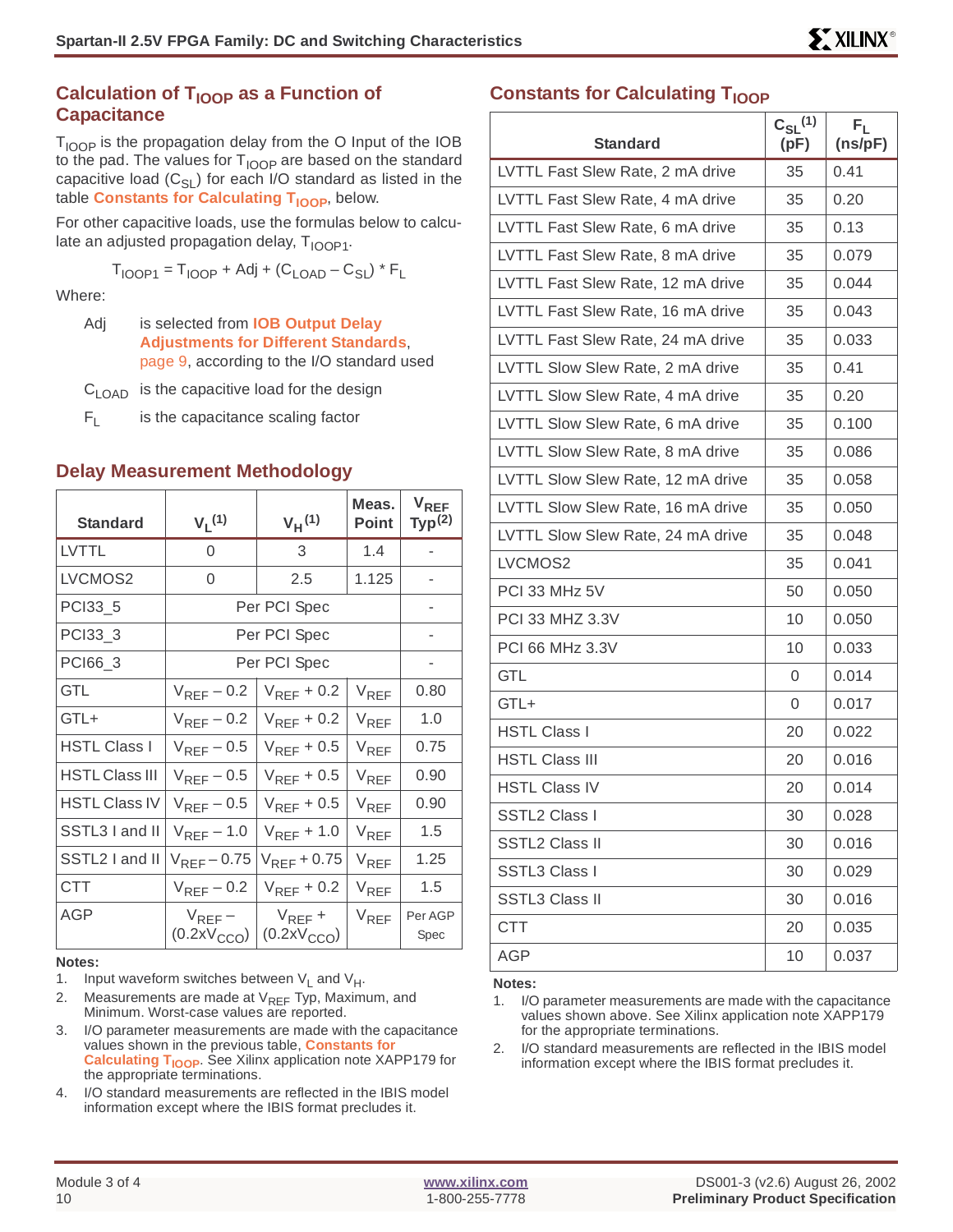## **Clock Distribution Guidelines(1)**

|                        |                                          | <b>Speed Grade</b> |            |              |
|------------------------|------------------------------------------|--------------------|------------|--------------|
|                        |                                          | -6<br>-5           |            |              |
| Symbol                 | <b>Description</b>                       | <b>Max</b>         | <b>Max</b> | <b>Units</b> |
| <b>GCLK Clock Skew</b> |                                          |                    |            |              |
| <sup>I</sup> GSKEWIOB  | Global clock skew between IOB flip-flops | 0.13               | 0.14       | ns           |

**Notes:**

1. These clock distribution delays are provided for guidance only. They reflect the delays encountered in a typical design under worst-case conditions. Precise values for a particular design are provided by the timing analyzer.

## **Clock Distribution Switching Characteristics**

T<sub>GPIO</sub> is specified for LVTTL levels. For other standards, adjust T<sub>GPIO</sub> with the values shown in [I/O Standard Global Clock](#page-10-0) **[Input Adjustments](#page-10-0)**.

|                             |                                         | <b>Speed Grade</b> |            |              |
|-----------------------------|-----------------------------------------|--------------------|------------|--------------|
|                             |                                         | -5<br>-6           |            |              |
| Symbol                      | <b>Description</b>                      | <b>Max</b>         | <b>Max</b> | <b>Units</b> |
| <b>GCLK IOB and Buffer</b>  |                                         |                    |            |              |
| 「GPIO                       | Global clock pad to output              | 0.7                | 0.8        | ns           |
| $\mathsf{r}_{\mathsf{GIO}}$ | Global clock buffer I input to O output | 0.7                | 0.8        | ns           |

## <span id="page-10-0"></span>**I/O Standard Global Clock Input Adjustments**

Delays associated with a global clock input pad are specified for LVTTL levels. For other standards, adjust the delays by the values shown. A delay adjusted in the way constitutes a worst-case limit.

|                                     |                                |                   | <b>Speed Grade</b> |          |              |
|-------------------------------------|--------------------------------|-------------------|--------------------|----------|--------------|
| Symbol                              | <b>Description</b>             | <b>Standard</b>   | -6                 | $-5$     | <b>Units</b> |
| <b>Data Input Delay Adjustments</b> |                                |                   |                    |          |              |
| T <sub>GPLVTTL</sub>                | Standard-specific global clock | <b>LVTTL</b>      | $\Omega$           | $\Omega$ | ns           |
| T <sub>GPLVCMOS2</sub>              | input delay adjustments        | LVCMOS2           | $-0.04$            | $-0.05$  | ns           |
| $T_{\text{GPPCl}33\_3}$             |                                | PCI, 33 MHz, 3.3V | $-0.11$            | $-0.13$  | ns           |
| $T_{\rm GPPC133\_5}$                |                                | PCI, 33 MHz, 5.0V | 0.26               | 0.30     | ns           |
| $TGPPCI66_3$                        |                                | PCI, 66 MHz, 3.3V | $-0.11$            | $-0.13$  | ns           |
| $T_{\sf GPGTL}$                     |                                | <b>GTL</b>        | 0.80               | 0.84     | ns           |
| TGPGTLP                             |                                | GTL+              | 0.71               | 0.73     | ns           |
| <b>T</b> GPHSTL                     |                                | <b>HSTL</b>       | 0.63               | 0.64     | ns           |
| T <sub>GPSSTL2</sub>                |                                | SSTL <sub>2</sub> | 0.52               | 0.51     | ns           |
| $\mathsf{T}_{\mathsf{GPSSTL3}}$     |                                | SSTL <sub>3</sub> | 0.56               | 0.55     | ns           |
| $T_{\rm GPCTT}$                     |                                | <b>CTT</b>        | 0.62               | 0.62     | ns           |
| T <sub>GPAGP</sub>                  |                                | <b>AGP</b>        | 0.54               | 0.53     | ns           |

**Notes:**

1. Input timing for GPLVTTL is measured at 1.4V. For other I/O standards, see the table **[Delay Measurement Methodology](#page-9-1)**, page 10.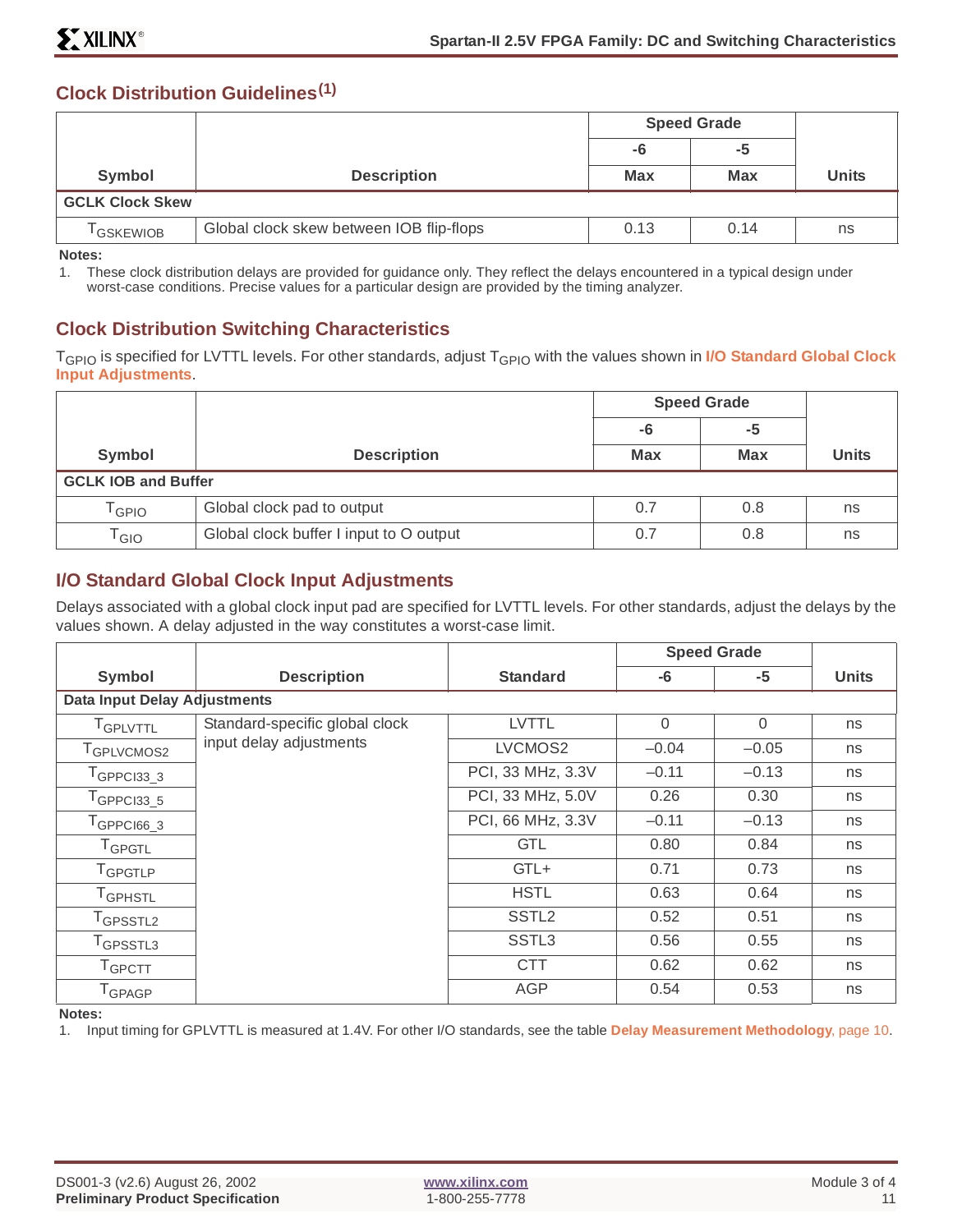### **DLL Timing Parameters**

Switching parameters testing is modeled after testing methods specified by MIL-M-38510/605; all devices are 100 percent functionally tested. Because of the difficulty in directly measuring many internal timing parameters, those parame-

ters are derived from benchmark timing patterns. The following guidelines reflect worst-case values across the recommended operating conditions.

|                      |                                    | <b>Speed Grade</b> |            |     |                          |              |
|----------------------|------------------------------------|--------------------|------------|-----|--------------------------|--------------|
|                      |                                    | -6                 |            |     | -5                       |              |
| Symbol               | <b>Description</b>                 | Min                | <b>Max</b> | Min | <b>Max</b>               | <b>Units</b> |
| <b>F</b> CLKINHF     | Input clock frequency (CLKDLLHF)   | 60                 | 200        | 60  | 180                      | <b>MHz</b>   |
| F <sub>CLKINLF</sub> | Input clock frequency (CLKDLL)     | 25                 | 100        | 25  | 90                       | <b>MHz</b>   |
| <b>T</b> DLLPWHF     | Input clock pulse width (CLKDLLHF) | 2.0                | ٠          | 2.4 | $\overline{\phantom{a}}$ | ns           |
| <b>DLLPWLF</b>       | Input clock pulse width (CLKDLL)   | 2.5                | ٠          | 3.0 | ۰                        | ns           |

## **DLL Clock Tolerance, Jitter, and Phase Information**

All DLL output jitter and phase specifications were determined through statistical measurement at the package pins using a clock mirror configuration and matched drivers.

[Figure 1, page 13,](#page-12-0) provides definitions for various parameters in the table below.

|                     |                                                                          |             |                | <b>CLKDLLHF</b> |     | <b>CLKDLL</b> |              |
|---------------------|--------------------------------------------------------------------------|-------------|----------------|-----------------|-----|---------------|--------------|
| Symbol              | <b>Description</b>                                                       | $F_{CLKIN}$ | Min            | <b>Max</b>      | Min | <b>Max</b>    | <b>Units</b> |
| TIPTOL              | Input clock period tolerance                                             |             |                | 1.0             |     | 1.0           | ns           |
| TIJITCC             | Input clock jitter tolerance (cycle-to-cycle)                            |             | $\overline{a}$ | ±150            |     | ±300          | ps           |
| <b>TLOCK</b>        | Time required for DLL to acquire lock                                    | $>60$ MHz   | ۰              | 20              | ٠   | 20            | $\mu$ s      |
|                     |                                                                          | 50-60 MHz   |                |                 |     | 25            | $\mu$ s      |
|                     |                                                                          | 40-50 MHz   | ٠              |                 |     | 50            | $\mu s$      |
|                     |                                                                          | 30-40 MHz   |                |                 |     | 90            | $\mu$ s      |
|                     |                                                                          | 25-30 MHz   | ۰              |                 |     | 120           | $\mu$ s      |
| T <sub>OJITCC</sub> | Output jitter (cycle-to-cycle) for any DLL clock output <sup>(1)</sup>   |             | ٠              | ±60             | ۰   | ±60           | ps           |
| $T_{PHIO}$          | Phase offset between CLKIN and CLKO <sup>(2)</sup>                       |             | ٠              | ±100            | ۰   | ±100          | ps           |
| T <sub>PHOO</sub>   | Phase offset between clock outputs on the DLL(3)                         |             | -              | ±140            | ٠   | ±140          | ps           |
| T <sub>PHIOM</sub>  | Maximum phase difference between CLKIN and CLKO <sup>(4)</sup>           |             | ٠              | ±160            | ٠   | ±160          | ps           |
| T <sub>PHOOM</sub>  | Maximum phase difference between clock outputs on the DLL <sup>(5)</sup> |             | ÷              | ±200            |     | ±200          | ps           |

**Notes:**

1. **Output Jitter** is cycle-to-cycle jitter measured on the DLL output clock, excluding input clock jitter.

2. **Phase Offset between CLKIN and CLKO** is the worst-case fixed time difference between rising edges of CLKIN and CLKO, excluding output jitter and input clock jitter.

3. **Phase Offset between Clock Outputs on the DLL** is the worst-case fixed time difference between rising edges of any two DLL outputs, excluding Output Jitter and input clock jitter.

4. **Maximum Phase Difference between CLKIN an CLKO** is the sum of Output Jitter and Phase Offset between CLKIN and CLKO, or the greatest difference between CLKIN and CLKO rising edges due to DLL alone (excluding input clock jitter).

5. **Maximum Phase Difference between Clock Outputs on the DLL** is the sum of Output JItter and Phase Offset between any DLL clock outputs, or the greatest difference between any two DLL output rising edges due to DLL alone (excluding input clock jitter).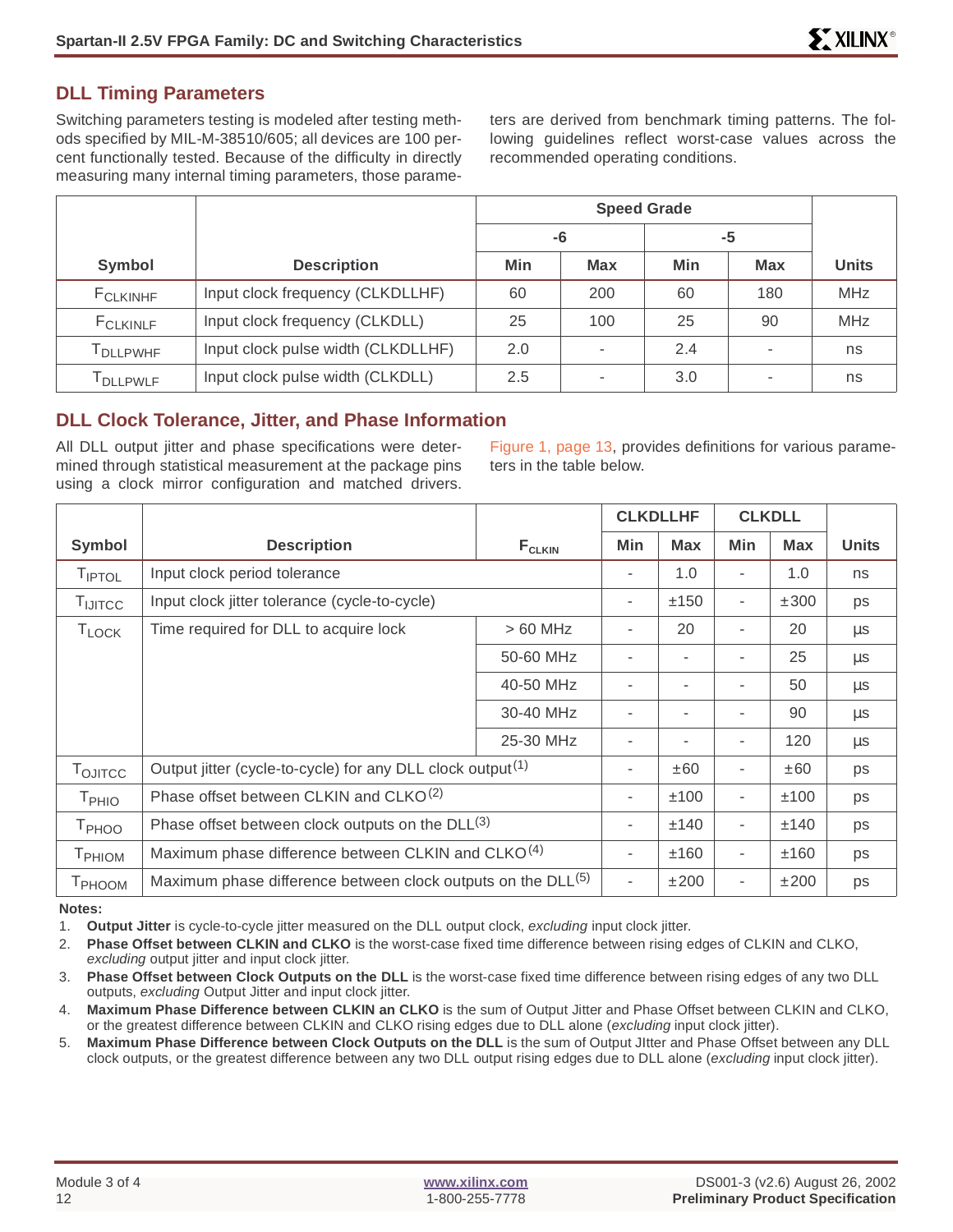<span id="page-12-0"></span>**Period Tolerance:** the allowed input clock period change in nanoseconds.



**Output Jitter:** the difference between an ideal reference clock edge and the actual design.



Figure 1: **Period Tolerance and Clock Jitter**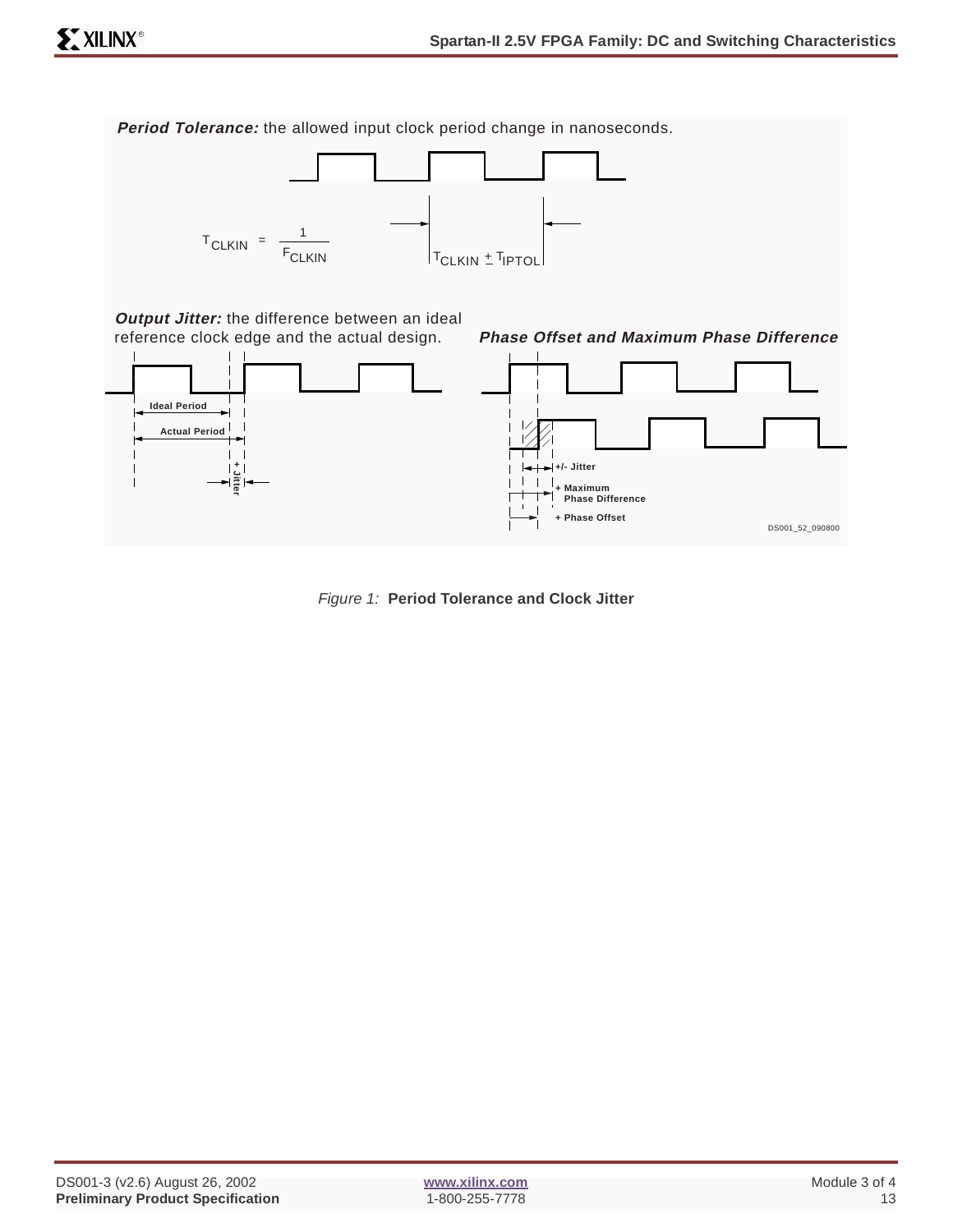### **CLB Switching Characteristics**

Delays originating at F/G inputs vary slightly according to the input used. The values listed below are worst-case. Precise values are provided by the timing analyzer.

|                                           |                                                                         | <b>Speed Grade</b>           |                          |                              |                          |              |
|-------------------------------------------|-------------------------------------------------------------------------|------------------------------|--------------------------|------------------------------|--------------------------|--------------|
|                                           |                                                                         | $-6$                         |                          | $-5$                         |                          |              |
| Symbol                                    | <b>Description</b>                                                      | Min                          | <b>Max</b>               | Min                          | <b>Max</b>               | <b>Units</b> |
| <b>Combinatorial Delays</b>               |                                                                         |                              |                          |                              |                          |              |
| $T_{ILO}$                                 | 4-input function: F/G inputs to X/Y outputs                             | L,                           | 0.6                      | L,                           | 0.7                      | ns           |
| $T_{IF5}$                                 | 5-input function: F/G inputs to F5 output                               | $\overline{\phantom{a}}$     | 0.7                      | $\overline{\phantom{a}}$     | 0.9                      | ns           |
| $T_{IF5X}$                                | 5-input function: F/G inputs to X output                                | $\overline{a}$               | 0.9                      |                              | 1.1                      | ns           |
| $T_{IF6Y}$                                | 6-input function: F/G inputs to Y output via F6 MUX                     | $\overline{\phantom{a}}$     | 1.0                      | $\overline{\phantom{a}}$     | 1.1                      | ns           |
| T <sub>F5INY</sub>                        | 6-input function: F5IN input to Y output                                | $\overline{\phantom{a}}$     | 0.4                      |                              | 0.4                      | ns           |
| TIFNCTL                                   | Incremental delay routing through transparent latch<br>to XQ/YQ outputs | $\overline{\phantom{a}}$     | 0.7                      |                              | 0.9                      | ns           |
| T <sub>BYYB</sub>                         | BY input to YB output                                                   | L,                           | 0.6                      | L,                           | 0.7                      | ns           |
| <b>Sequential Delays</b>                  |                                                                         |                              |                          |                              |                          |              |
| T <sub>CKO</sub>                          | FF clock CLK to XQ/YQ outputs                                           | ÷,                           | 1.1                      | ÷,                           | 1.3                      | ns           |
| T <sub>CKLO</sub>                         | Latch clock CLK to XQ/YQ outputs                                        | $\overline{\phantom{a}}$     | 1.2                      | $\overline{a}$               | 1.5                      | ns           |
|                                           | Setup/Hold Times with Respect to Clock CLK <sup>(1)</sup>               |                              |                          |                              |                          |              |
| $T_{\text{ICK}}/T_{\text{CKI}}$           | 4-input function: F/G inputs                                            | 1.3/0                        | $\overline{\phantom{a}}$ | 1.4/0                        | $\overline{\phantom{a}}$ | ns           |
| T <sub>IF5CK</sub> /T <sub>CKIF5</sub>    | 5-input function: F/G inputs                                            | 1.6/0                        | $\overline{\phantom{a}}$ | 1.8/0                        |                          | ns           |
| T <sub>F5INCK</sub> / T <sub>CKF5IN</sub> | 6-input function: F5IN input                                            | 1.0/0                        | $\overline{\phantom{a}}$ | 1.1/0                        | $\overline{a}$           | ns           |
| T <sub>IF6CK</sub> /T <sub>CKIF6</sub>    | 6-input function: F/G inputs via F6 MUX                                 | 1.6/0                        | $\overline{\phantom{a}}$ | 1.8/0                        |                          | ns           |
| T <sub>DICK</sub> /T <sub>CKDI</sub>      | BX/BY inputs                                                            | 0.8 / 0                      | $\overline{\phantom{a}}$ | 0.8/0                        | $\overline{a}$           | ns           |
| T <sub>CECK</sub> /T <sub>CKCE</sub>      | CE input                                                                | 0.9/0                        | ÷,                       | 0.9/0                        |                          | ns           |
| $T_{RCK}$ / $T_{CKR}$                     | SR/BY inputs (synchronous)                                              | 0.8 / 0                      | $\overline{\phantom{a}}$ | 0.8/0                        | $\overline{\phantom{a}}$ | ns           |
| <b>Clock CLK</b>                          |                                                                         |                              |                          |                              |                          |              |
| $T_{CH}$                                  | Minimum pulse width, High                                               | $\overline{\phantom{0}}$     | 1.9                      | $\overline{\phantom{a}}$     | 1.9                      | ns           |
| $\mathsf{T}_{\mathsf{CL}}$                | Minimum pulse width, Low                                                | $\overline{\phantom{a}}$     | 1.9                      | $\overline{\phantom{a}}$     | 1.9                      | ns           |
| Set/Reset                                 |                                                                         |                              |                          |                              |                          |              |
| <b>T</b> <sub>RPW</sub>                   | Minimum pulse width, SR/BY inputs                                       | $\qquad \qquad \blacksquare$ | 3.1                      | $\overline{\phantom{a}}$     | 3.1                      | ns           |
| $T_{RQ}$                                  | Delay from SR/BY inputs to XQ/YQ outputs<br>(asynchronous)              | ÷,                           | 1.1                      |                              | 1.3                      | ns           |
| <b>T</b> <sub>IOGSRQ</sub>                | Delay from GSR to XQ/YQ outputs                                         | $\overline{\phantom{a}}$     | 9.9                      | $\overline{\phantom{a}}$     | 11.7                     | ns           |
| <b>F</b> TOG                              | Toggle frequency (for export control)                                   | $\overline{\phantom{0}}$     | 263                      | $\qquad \qquad \blacksquare$ | 263                      | MHz          |

#### **Notes:**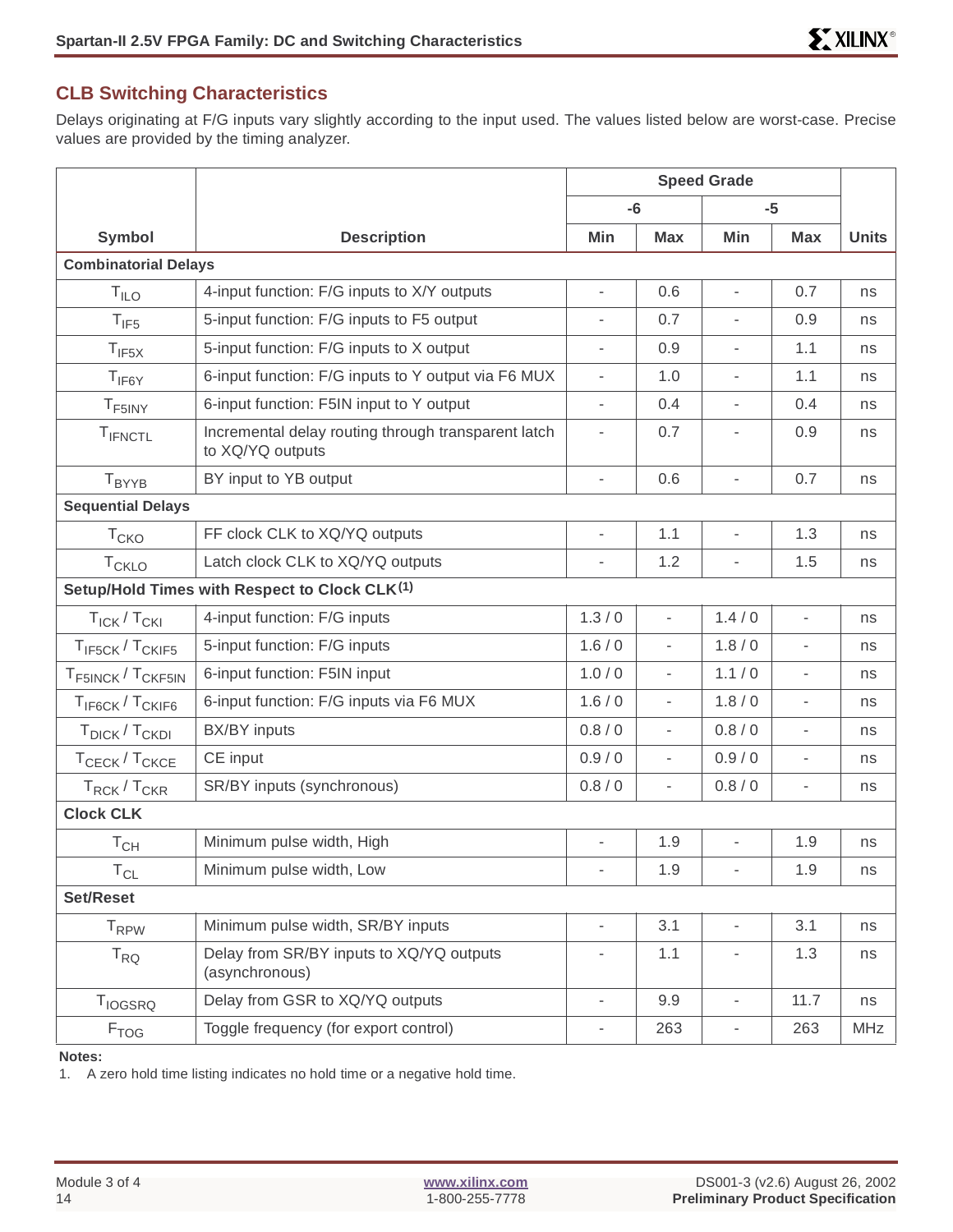## **CLB Arithmetic Switching Characteristics**

Setup times not listed explicitly can be approximated by decreasing the combinatorial delays by the setup time adjustment listed. Precise values are provided by the timing analyzer.

|                                       |                                               | <b>Speed Grade</b>       |                          |                              |                          |              |
|---------------------------------------|-----------------------------------------------|--------------------------|--------------------------|------------------------------|--------------------------|--------------|
|                                       |                                               |                          | $-6$                     |                              | $-5$                     |              |
| <b>Symbol</b>                         | <b>Description</b>                            | <b>Min</b>               | <b>Max</b>               | Min                          | <b>Max</b>               | <b>Units</b> |
| <b>Combinatorial Delays</b>           |                                               |                          |                          |                              |                          |              |
| $T_{OPX}$                             | F operand inputs to X via XOR                 | $\overline{\phantom{a}}$ | 0.8                      | $\overline{\phantom{a}}$     | 0.9                      | ns           |
| $T_{OPXB}$                            | F operand input to XB output                  | $\overline{\phantom{a}}$ | 1.3                      | L.                           | 1.5                      | ns           |
| T <sub>OPY</sub>                      | F operand input to Y via XOR                  | $\frac{1}{2}$            | 1.7                      | ٠                            | 2.0                      | ns           |
| TOPYB                                 | F operand input to YB output                  | $\overline{\phantom{a}}$ | 1.7                      | $\overline{a}$               | 2.0                      | ns           |
| TOPCYF                                | F operand input to COUT output                | $\blacksquare$           | 1.3                      | $\qquad \qquad \blacksquare$ | 1.5                      | ns           |
| TOPGY                                 | G operand inputs to Y via XOR                 | $\frac{1}{2}$            | 0.9                      | $\overline{\phantom{a}}$     | 1.1                      | ns           |
| TOPGYB                                | G operand input to YB output                  | $\overline{\phantom{0}}$ | 1.6                      | $\overline{\phantom{a}}$     | 2.0                      | ns           |
| TOPCYG                                | G operand input to COUT output                | $\overline{\phantom{0}}$ | 1.2                      | ÷,                           | 1.4                      | ns           |
| <b>TBXCY</b>                          | BX initialization input to COUT               | $\blacksquare$           | 0.9                      | $\blacksquare$               | 1.0                      | ns           |
| <b>TCINX</b>                          | CIN input to X output via XOR                 | $\overline{\phantom{a}}$ | 0.4                      | $\overline{\phantom{m}}$     | 0.5                      | ns           |
| <b>TCINXB</b>                         | CIN input to XB                               | $\overline{\phantom{a}}$ | 0.1                      | $\overline{\phantom{m}}$     | 0.1                      | ns           |
| <b>TCINY</b>                          | CIN input to Y via XOR                        | $\overline{a}$           | 0.5                      | $\overline{\phantom{a}}$     | 0.6                      | ns           |
| <b>TCINYB</b>                         | CIN input to YB                               | $\overline{\phantom{0}}$ | 0.6                      | $\overline{\phantom{0}}$     | 0.7                      | ns           |
| T <sub>BYP</sub>                      | CIN input to COUT output                      | $\overline{\phantom{0}}$ | 0.1                      | $\qquad \qquad \blacksquare$ | 0.1                      | ns           |
| <b>Multiplier Operation</b>           |                                               |                          |                          |                              |                          |              |
| <b>T</b> FANDXB                       | F1/2 operand inputs to XB output via AND      | $\overline{\phantom{a}}$ | 0.5                      | $\frac{1}{2}$                | 0.5                      | ns           |
| <b>T</b> FANDYB                       | F1/2 operand inputs to YB output via AND      | $\overline{\phantom{a}}$ | 0.9                      | $\overline{\phantom{a}}$     | 1.1                      | ns           |
| <b>T</b> FANDCY                       | F1/2 operand inputs to COUT output via AND    | $\overline{\phantom{a}}$ | 0.5                      | $\overline{\phantom{m}}$     | 0.6                      | ns           |
| T <sub>GANDYB</sub>                   | G1/2 operand inputs to YB output via AND      | $\overline{\phantom{a}}$ | 0.6                      | $\overline{\phantom{a}}$     | 0.7                      | ns           |
| <b>T</b> GANDCY                       | G1/2 operand inputs to COUT output via AND    | $\overline{\phantom{a}}$ | 0.2                      | $\frac{1}{2}$                | 0.2                      | ns           |
|                                       | Setup/Hold Times with Respect to Clock CLK(1) |                          |                          |                              |                          |              |
| T <sub>CCKX</sub> /T <sub>CKCX</sub>  | CIN input to FFX                              | 1.1/0                    | $\overline{\phantom{a}}$ | 1.2/0                        | $\blacksquare$           | ns           |
| T <sub>CCKY</sub> / T <sub>CKCY</sub> | CIN input to FFY                              | 1.2/0                    | $\overline{\phantom{a}}$ | 1.3/0                        | $\overline{\phantom{a}}$ | ns           |

**Notes:**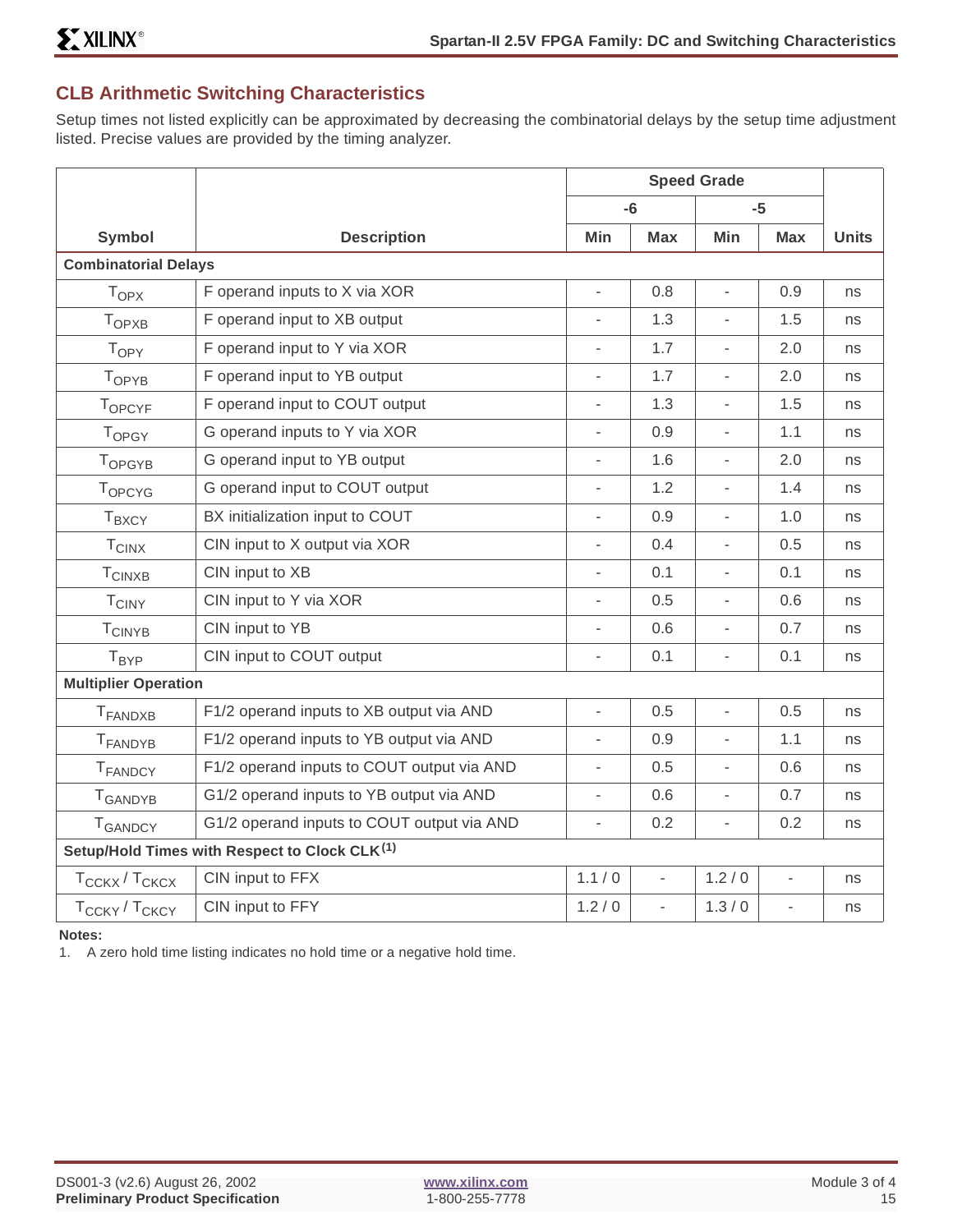## **CLB Distributed RAM Switching Characteristics**

|                             |                                                       | <b>Speed Grade</b>       |                          |       |                          |              |
|-----------------------------|-------------------------------------------------------|--------------------------|--------------------------|-------|--------------------------|--------------|
|                             |                                                       | -6                       |                          |       | -5                       |              |
| <b>Symbol</b>               | <b>Description</b>                                    | Min                      | <b>Max</b>               | Min   | <b>Max</b>               | <b>Units</b> |
| <b>Sequential Delays</b>    |                                                       |                          |                          |       |                          |              |
| $T$ SHCKO16                 | Clock CLK to X/Y outputs (WE active, 16 x 1 mode)     |                          | 2.2                      |       | 2.6                      | ns           |
| T <sub>SHCKO32</sub>        | Clock CLK to X/Y outputs (WE active, 32 x 1 mode)     | ۰                        | 2.5                      |       | 3.0                      | ns           |
|                             | Setup/Hold Times with Respect to Clock CLK(1)         |                          |                          |       |                          |              |
| $T_{AS}$ / $T_{AH}$         | F/G address inputs                                    | 0.7/0                    | $\overline{\phantom{a}}$ | 0.7/0 |                          | ns           |
| $T_{DS}$ / $T_{DH}$         | BX/BY data inputs (DIN)                               | 0.8/0                    | $\overline{\phantom{a}}$ | 0.9/0 | $\overline{\phantom{a}}$ | ns           |
| $T_{WS}$ / $T_{WH}$         | CE input (WS)                                         | 0.9/0                    | $\overline{\phantom{a}}$ | 1.0/0 | $\overline{\phantom{a}}$ | ns           |
| <b>Clock CLK</b>            |                                                       |                          |                          |       |                          |              |
| $\mathsf{T}_{\mathsf{WPH}}$ | Minimum pulse width, High                             | ۰                        | 2.9                      |       | 2.9                      | ns           |
| T <sub>WPL</sub>            | Minimum pulse width, Low                              | ۰                        | 2.9                      |       | 2.9                      | ns           |
| <b>T</b> <sub>WC</sub>      | Minimum clock period to meet address write cycle time | $\overline{\phantom{a}}$ | 5.8                      |       | 5.8                      | ns           |

**Notes:**

1. A zero hold time listing indicates no hold time or a negative hold time.

## **CLB Shift Register Switching Characteristics**

|                              |                                              | <b>Speed Grade</b>       |            |     |                          |              |
|------------------------------|----------------------------------------------|--------------------------|------------|-----|--------------------------|--------------|
|                              |                                              | -6                       |            |     | $-5$                     |              |
| Symbol                       | <b>Description</b>                           | Min                      | <b>Max</b> | Min | <b>Max</b>               | <b>Units</b> |
| <b>Sequential Delays</b>     |                                              |                          |            |     |                          |              |
| $\mathsf{T}_{\mathsf{REG}}$  | Clock CLK to X/Y outputs                     | $\overline{\phantom{a}}$ | 3.47       | ٠   | 3.88                     | ns           |
|                              | <b>Setup Times with Respect to Clock CLK</b> |                          |            |     |                          |              |
| <b>T</b> SHDICK              | BX/BY data inputs (DIN)                      | 0.8                      |            | 0.9 |                          | ns           |
| T <sub>SHCECK</sub>          | CE input (WS)                                | 0.9                      | ۰          | 1.0 | $\overline{\phantom{a}}$ | ns           |
| <b>Clock CLK</b>             |                                              |                          |            |     |                          |              |
| ${\sf T}_{\sf SRPH}$         | Minimum pulse width, High                    | $\overline{\phantom{a}}$ | 2.9        |     | 2.9                      | ns           |
| $\mathsf{T}_{\mathsf{SRPL}}$ | Minimum pulse width, Low                     | $\overline{\phantom{a}}$ | 2.9        |     | 2.9                      | ns           |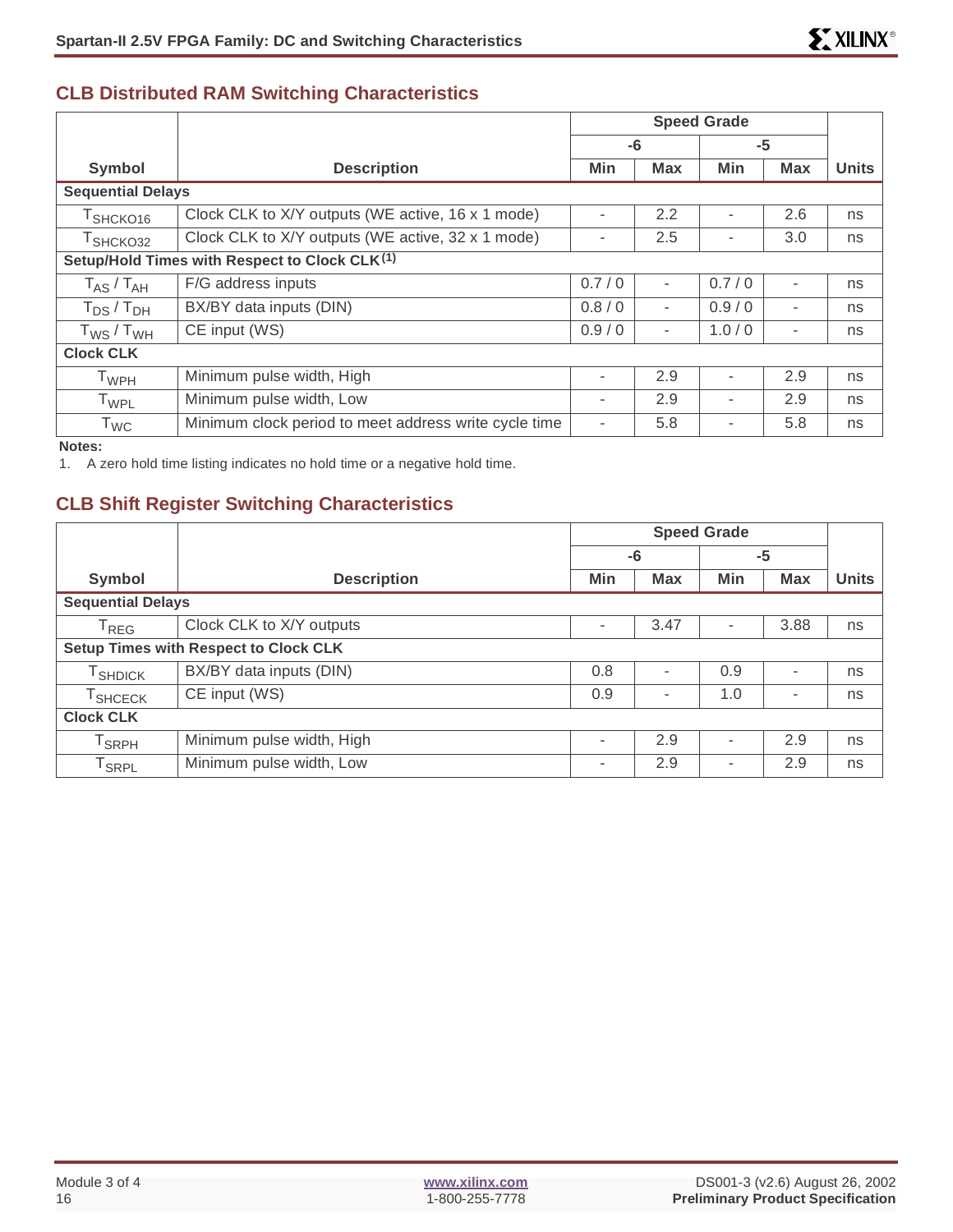## **Block RAM Switching Characteristics**

|                                                           |                                             | <b>Speed Grade</b> |                |            |                          |              |
|-----------------------------------------------------------|---------------------------------------------|--------------------|----------------|------------|--------------------------|--------------|
|                                                           |                                             | $-5$<br>-6         |                |            |                          |              |
| Symbol                                                    | <b>Description</b>                          | Min                | <b>Max</b>     | <b>Min</b> | <b>Max</b>               | <b>Units</b> |
| <b>Sequential Delays</b>                                  |                                             |                    |                |            |                          |              |
| $T_{\scriptstyle{\text{BCKO}}}$                           | Clock CLK to DOUT output                    | ٠                  | 3.4            | $\sim$     | 4.0                      | ns           |
| Setup/Hold Times with Respect to Clock CLK <sup>(1)</sup> |                                             |                    |                |            |                          |              |
| T <sub>BACK</sub> /T <sub>BCKA</sub>                      | <b>ADDR</b> inputs                          | 1.4/0              | $\overline{a}$ | 1.4/0      | $\overline{a}$           | ns           |
| T <sub>BDCK</sub> /T <sub>BCKD</sub>                      | <b>DIN</b> inputs                           | 1.4/0              |                | 1.4/0      | ۰                        | ns           |
| T <sub>BECK</sub> /T <sub>BCKE</sub>                      | <b>EN</b> inputs                            | 2.9/0              |                | 3.2/0      | ۰                        | ns           |
| T <sub>BRCK</sub> /T <sub>BCKR</sub>                      | <b>RST</b> input                            | 2.7/0              |                | 2.9/0      | ٠                        | ns           |
| T <sub>BWCK</sub> /T <sub>BCKW</sub>                      | <b>WEN</b> input                            | 2.6/0              | -              | 2.8/0      | $\overline{\phantom{a}}$ | ns           |
| <b>Clock CLK</b>                                          |                                             |                    |                |            |                          |              |
| <b>T</b> <sub>BPWH</sub>                                  | Minimum pulse width, High                   | ۰                  | 1.9            | $\sim$     | 1.9                      | ns           |
| <b>T</b> <sub>BPWL</sub>                                  | Minimum pulse width, Low                    |                    | 1.9            | ٠          | 1.9                      | ns           |
| $T_{\text{BCCS}}$                                         | CLKA -> CLKB setup time for different ports | 3.0                |                | 4.0        | ns                       |              |

**Notes:**

1. A zero hold time listing indicates no hold time or a negative hold time.

## **TBUF Switching Characteristics**

|                             |                                        |            | <b>Speed Grade</b> |              |  |
|-----------------------------|----------------------------------------|------------|--------------------|--------------|--|
|                             |                                        | -6         | -5                 |              |  |
| Symbol                      | <b>Description</b>                     | <b>Max</b> | <b>Max</b>         | <b>Units</b> |  |
| <b>Combinatorial Delays</b> |                                        |            |                    |              |  |
| $\mathsf{T}_{\mathsf{IO}}$  | IN input to OUT output<br>0            |            | 0                  | ns           |  |
| $\mathsf{T}_{\mathsf{OFF}}$ | TRI input to OUT output high impedance |            | 0.2                | ns           |  |
| Тол                         | TRI input to valid data on OUT output  |            | 0.2                | ns           |  |

## **JTAG Test Access Port Switching Characteristics**

|                                           |                                           |         |            | <b>Speed Grade</b>       |                          |              |
|-------------------------------------------|-------------------------------------------|---------|------------|--------------------------|--------------------------|--------------|
|                                           |                                           | -6      |            | -5                       |                          |              |
| Symbol                                    | <b>Description</b>                        | Min     | <b>Max</b> | Min                      | <b>Max</b>               | <b>Units</b> |
| Setup and Hold Times with Respect to TCK  |                                           |         |            |                          |                          |              |
| T <sub>TAPTCK</sub> / T <sub>TCKTAP</sub> | TMS and TDI setup and hold times          | 4.0/2.0 | $\sim$     | 4.0/2.0                  | $\overline{\phantom{a}}$ | ns           |
| <b>Sequential Delays</b>                  |                                           |         |            |                          |                          |              |
| <sup>1</sup> TCKTDO                       | Output delay from clock TCK to output TDO |         | 11.0       | $\overline{\phantom{a}}$ | 11.0                     | ns           |
| F <sub>TCK</sub>                          | Maximum TCK clock frequency               |         | 33         | $\overline{\phantom{a}}$ | 33                       | <b>MHz</b>   |